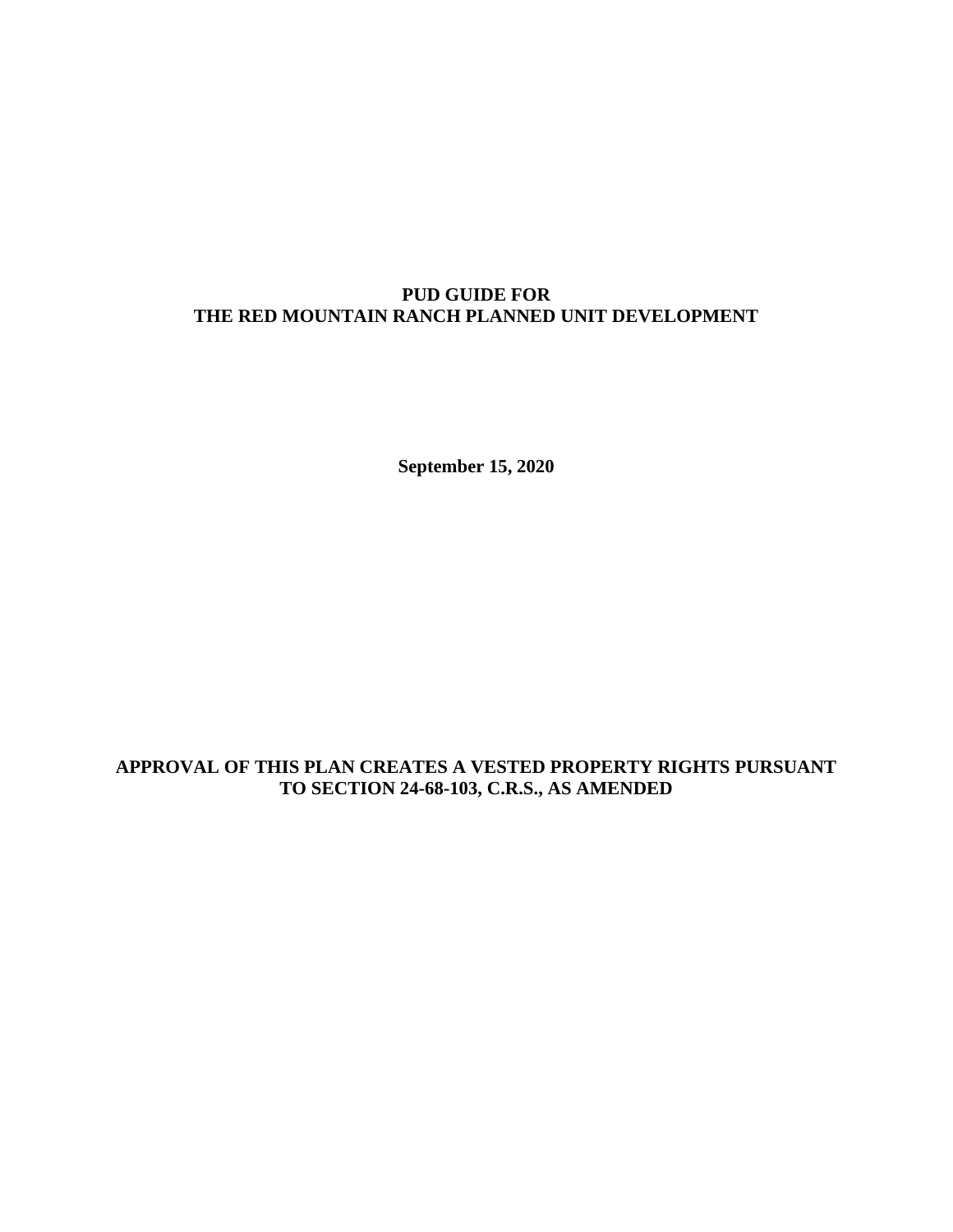### **1.0 PURPOSE:**

The purpose of the Red Mountain Ranch PUD Guide is to serve as the governing land use regulations which will control the development of the Red Mountain Ranch PUD. The PUD Guide will serve as the "Zone District Regulations" for the PUD and is in conformance with Section 4.11.030 of the Eagle Municipal Code (the "Town Code").

The Red Mountain Ranch PUD authorizes a total of 153 dwelling units at a maximum equivalent of 113.1 EQRs, 10,000 square feet of commercial space, an environmental education center of 10,000 square feet, public and private open space, active and passive parks and trails on 106.194 acres of land within the Town of Eagle, Eagle County, Colorado (the "Town") as described in the approved Red Mountain Ranch PUD Zoning Plan.

Development within the PUD is administered by the Town through the provisions of this PUD Guide and through the review and approval of specific Development Plans for each Planning Area. Building construction within the PUD is governed by the applicable Town ordinances, rules, regulations and codes. This PUD Guide and exhibits shall constitute a site-specific development plan and creates a vested right pursuant to Article 68 of Title 24, Colorado Revised Statutes, as amended.

The approved Red Mountain Ranch PUD Zoning Plan Sheets 1-6 dated \_\_\_\_\_\_, 2020 are attached to this PUD Guide as Exhibit A.

### **2.0 DEFINITIONS:**

For the purposes of the PUD, the following terms shall have the following meanings, and any terms not defined herein shall have the meaning set forth in the Town Code.

### **A. Active Recreation**

Common areas within the PUD which include useable open space; improved common recreational amenity areas such as pools and fitness facilities; picnic sites; playgrounds; open turf and lawn areas that are sufficient in size to support recreational sports activities; trails and adjacent open spaces not required for direct access to dwelling units or commercial facilities, if connected to a regional system or established trail network; and similar areas as determined by the Community Development Director.

### **B. Boutique Hotel**

Boutique Hotel means a non-residential structure with no more than 30 rooms which provides temporary overnight sleeping accommodations to guests for a fee for a total continuous duration of less than thirty (30) days. A Boutique Hotel shall not include any dwelling units.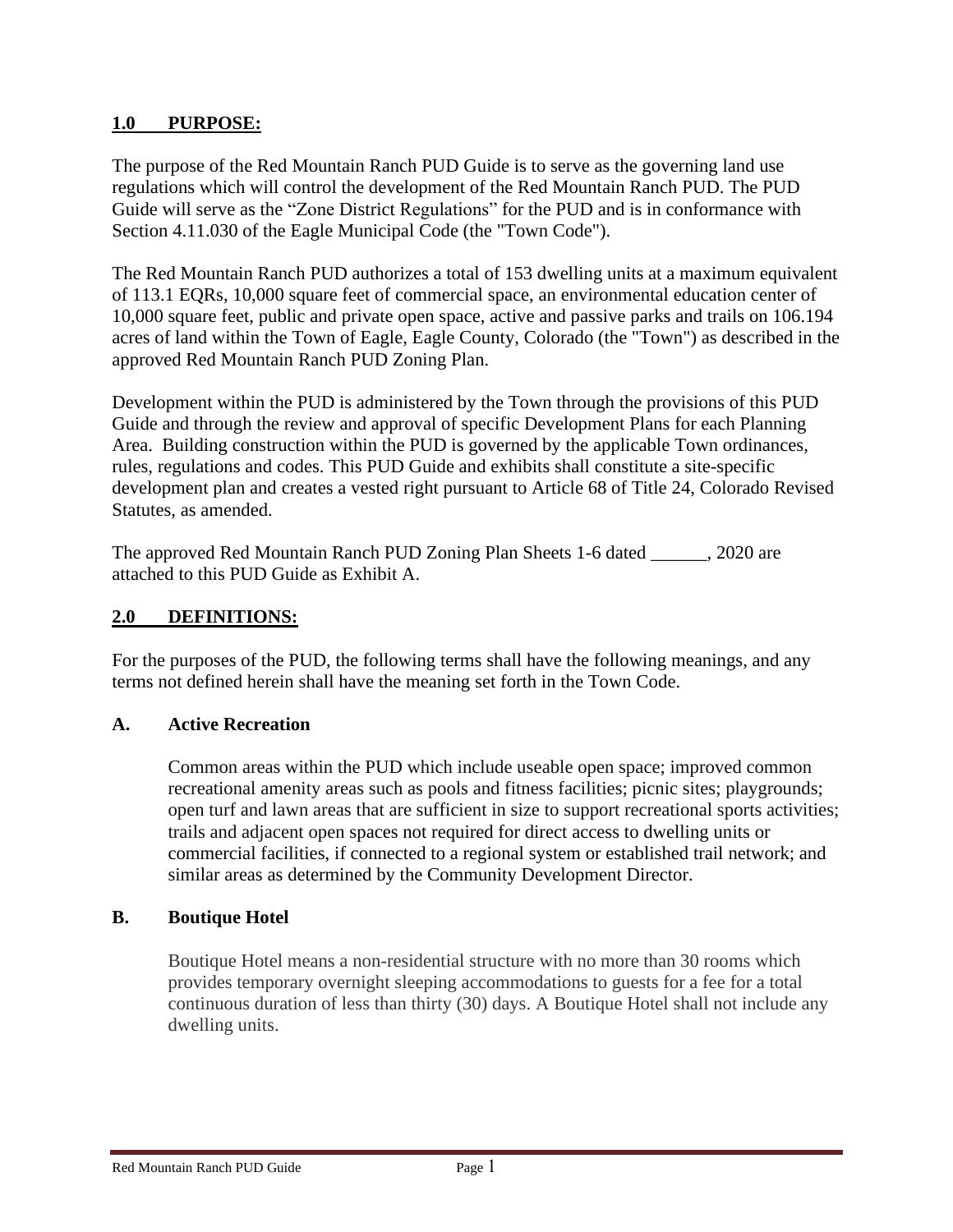## **C. Buffer Zones and Common Open Space**

The term buffer zones and/or open space as used in this document is intended to describe areas within development parcels that have been designed to meet Conservation Oriented Design and Cluster Residential design concepts by creating open space and buffers within and around development areas. Buffer zone and open space lands shall be natural or formal landscape areas or parks that are held in common ownership by the master homeowner association of the greater neighborhood. Roads may traverse buffer zones and open space. Parking areas are not allowed in lands that are allocated as buffer zones and common open space. Lands under ownership of private residences or individual building homeowner associations shall not count toward buffer zone requirements.

### **D. Building Height**

Building height shall be measured as per Town Code.

### **E. Campground**

Campground means an establishment that provides overnight or short term sites for two or more tents or camper vehicles for recreation, education or vacation purposes. Continuous occupancy of a campground by a person for a period of in excess of two weeks shall be prohibited.

### **F. Community Garden**

A community garden is any piece of land gardened by a group of people, utilizing either individual or shared plots on private or public land. The land may produce fruit, vegetables, and/or ornamentals.

### **G. Stream**

Stream means a watercourse having a natural source and terminus, banks and channel, through which waters flow at least periodically. Stream includes creeks and other flowing waters that are tributary to a river. Man-made irrigation ditches are excluded from this definition.

## **H. Farmer's Market**

A farmers' market is a physical retail [marketplace](https://en.wikipedia.org/wiki/Marketplace) intended to sell foods directly by [farmers](https://en.wikipedia.org/wiki/Farmer) to consumers. Farmers' markets may be indoors or outdoors and typically consist of booths, tables or stands where farmers sell fruits, vegetables, meats, cheeses, flowers, plants, and/or prepared foods and beverages. Retail offerings may also include crafts and other non-perishable items.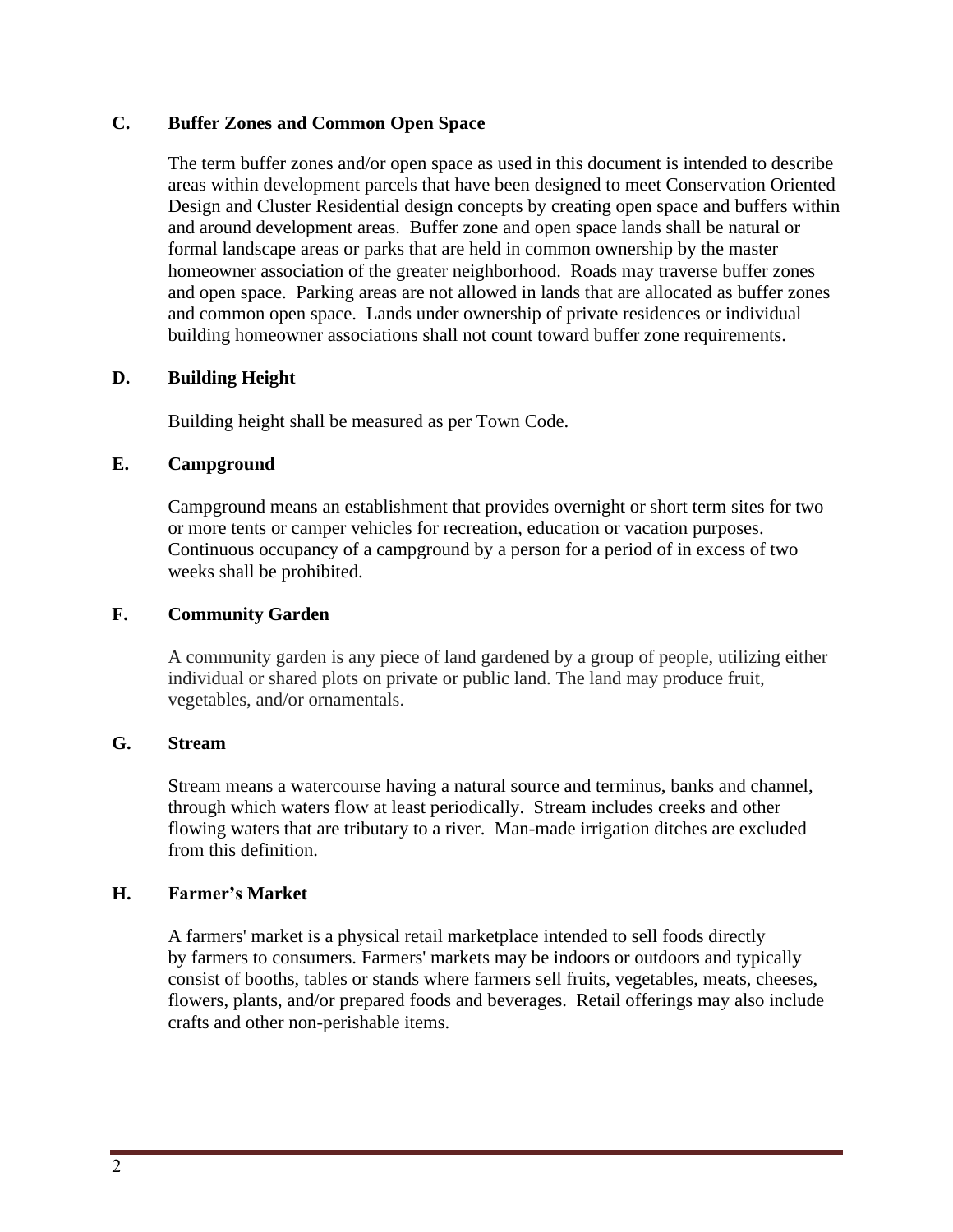## **I. Planning Areas**

Areas as indicated on the approved Red Mountain Ranch PUD Zoning Plan for development, the development of which shall be regulated by this Red Mountain Ranch PUD Guide and by specific Development Plans. These Planning Areas are listed as Planning Area 1, Planning Area 2, Planning Area 3, Planning Area 4, Planning Area 5-B, Planning Area 5 and Planning Area 6.

## **J. Red Mountain Ranch PUD**

The Red Mountain Ranch PUD is a zone district authorized by the Town of Eagle Ordinance No. \_\_\_\_, Series of 2020, and containing the property commonly known as Red Mountain Ranch.

### **K. Special Use**

Special Use shall be as defined in Section 4.05 of the Town Code.

### **L. Wholesale Nursery**

Wholesale Nursery allows for cultivation, propagation and/or storage of nursery stock, trees, shrubs, flowers, fruit or vegetables outdoors, or within a greenhouse or hoop house for the purpose of contract sales, wholesale or for off-site delivery. On-site sales shall be prohibited. The nursery shall not be open to the public.

### **3.0 TOWN OPEN SPACE STANDARDS AND REQUIREMENTS:**

**Town Code Section 4.11.030. - Standards and requirements.**

### **A. Open Space**

The PUD zoning requirement detailed in Section 4.11.030.C of the Town Code requires 20% of the gross PUD area as open space. At 106.2 acres, the Red Mountain Ranch PUD requires 21.2 acres of open space and 7.9 acres of active recreation areas. The proposed plan exceeds these minimum requirements.

Tables 1 and 2 detail the required and proposed open space areas.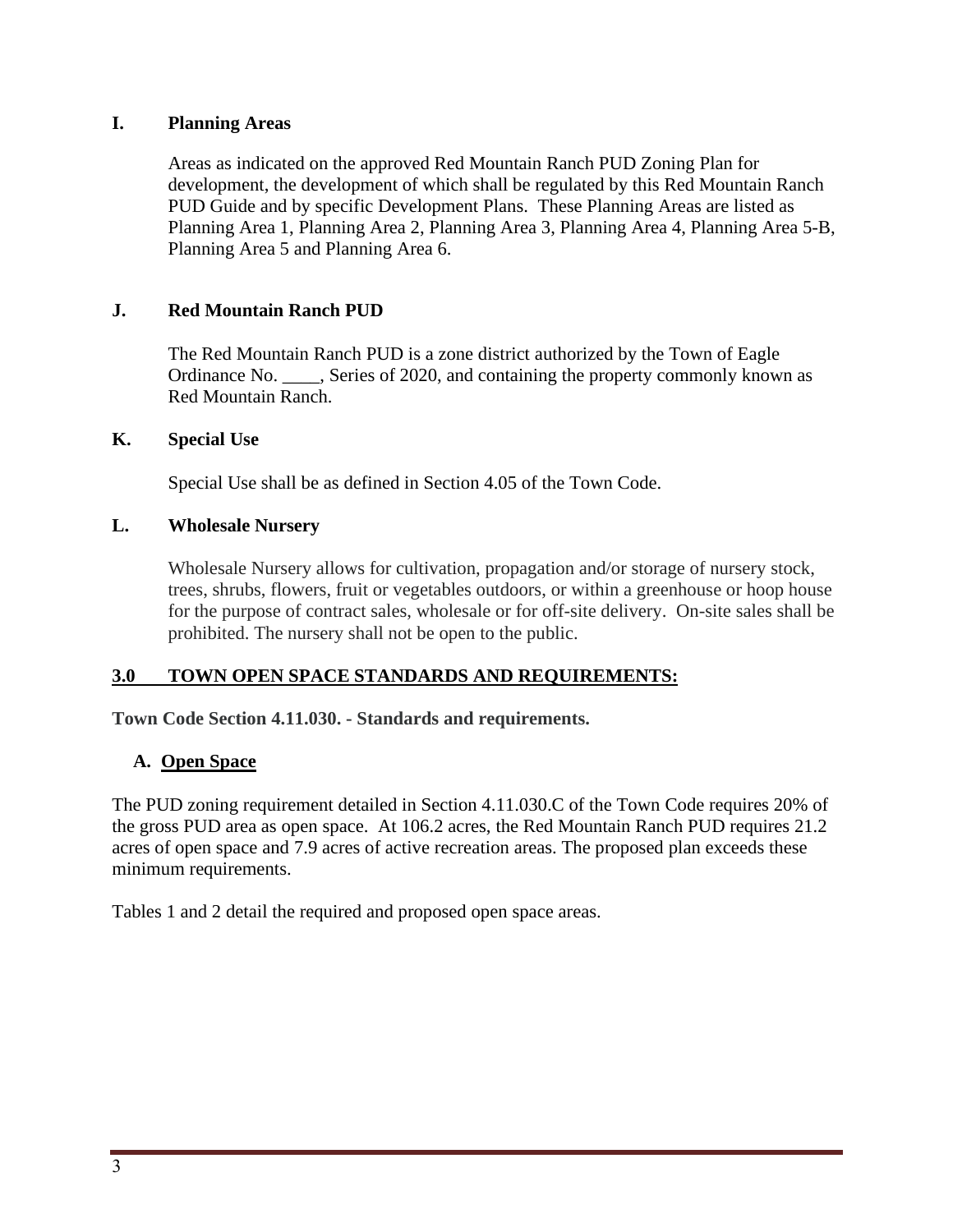| Required 20% of total area                        | $106.2 \times 0.20$     | 21.2    | acres |
|---------------------------------------------------|-------------------------|---------|-------|
| Required 75% Usable (<10% Slope)                  | 21.2 x 0.75             | 15.9    | acres |
| <b>Required Active Recreation (50% of Usable)</b> | $15.9 \times 0.50$      | 7.9     | acres |
| <b>Proposed Common Open Space:</b>                |                         |         | acres |
| $PA-1$                                            | 65%                     | 22.2    | acres |
| $PA-2$                                            | 42%                     | 2.6     | acres |
| $PA-3$                                            | 91%                     | 13.1    | acres |
| $PA-4$                                            | 34%                     | 4.6     | acres |
| $PA-5$                                            | 57%                     | 8.4     | acres |
| $PA-5B$                                           | 100%                    | 3.0     | acres |
| $PA-6$                                            | 26%                     | 5.2     | acres |
| <b>Total</b>                                      | 56%                     | 59.1    | acres |
| <b>Balance</b>                                    | Required 21.2           | $+37.9$ | acres |
| <b>Proposed Usable Open Space:</b>                |                         | 16.04   | acres |
| PA-1 through 6                                    | Provided, see worksheet | 16.04   | acres |
| <b>Total</b>                                      |                         | 16.04   | acres |
| <b>Balance</b>                                    | Required 15.9           | $+0.14$ | acres |
|                                                   |                         |         |       |
| <i><b>*Proposed Active Recreation:</b></i>        |                         | 16.55   | acres |
| * The CPW public fishing easement is 16.55 acres. |                         | $\ast$  | acres |

**Table 1. PUD Common Open Space, Usable Open Space, Active Recreation 106.2 acres total**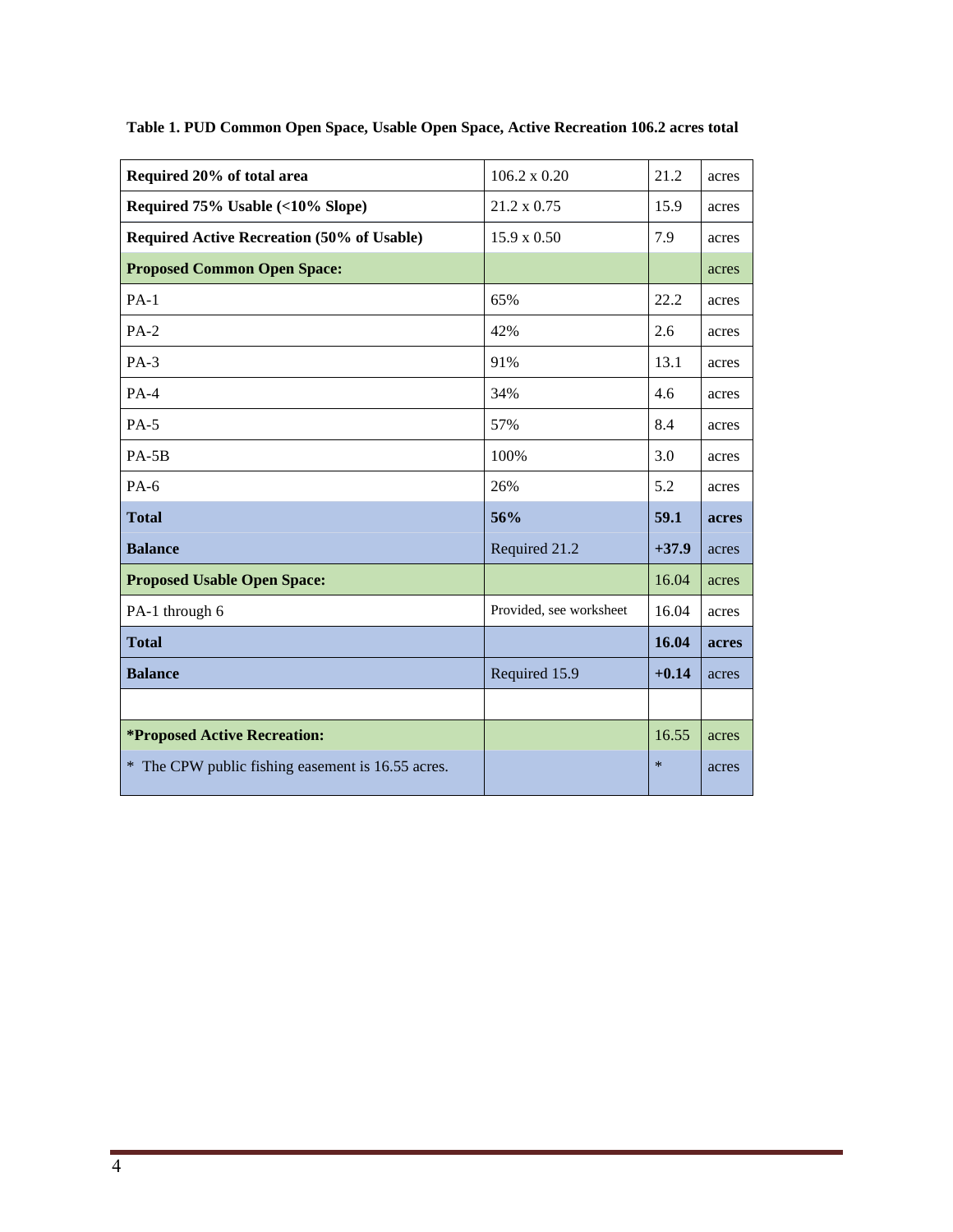#### **Table 2. Municipal and Park Land Dedication**

Total Project Area 106.2 acres

| <b>Total Units</b>                 |                   | $153$   MF units |
|------------------------------------|-------------------|------------------|
| $\#$ of people $(2.5/\text{unit})$ |                   | $382.5$ people   |
| <b>Required Acres (.012)</b>       |                   | $4.59$ acres     |
| Public/Private 50%                 | $2.29/2.29$ acres |                  |

**PROPOSED**

| <b>Total Public Dedication</b>             |             |       |
|--------------------------------------------|-------------|-------|
| PA-1 Town Park OS-1                        | 1.8         | acres |
| PA-1 South of River OS-3                   | 15.4        | acres |
| <b>PA-5B Riverfront Park</b>               | 3.0         | acres |
| *Total                                     | <b>20.2</b> | acres |
| <b>Balance</b>                             | $+17.91$    | acres |
| <b>Total Private Dedication</b>            |             |       |
| PA-3 Environmental Education Facility OS-5 | 14.5        | acres |
| <b>Balance</b>                             | $+12.21$    | acres |
| <b>Total Provided</b>                      | 34.7        | acres |
| <b>Total Balance</b>                       | $+30.11$    | acres |

\*Of the public land dedication (2.29 acres total required), 80% must be usable (i.e. having a slope of 10% or less). Subject application proposes 2.46 acres usable where 1.8 acres is required. See worksheet.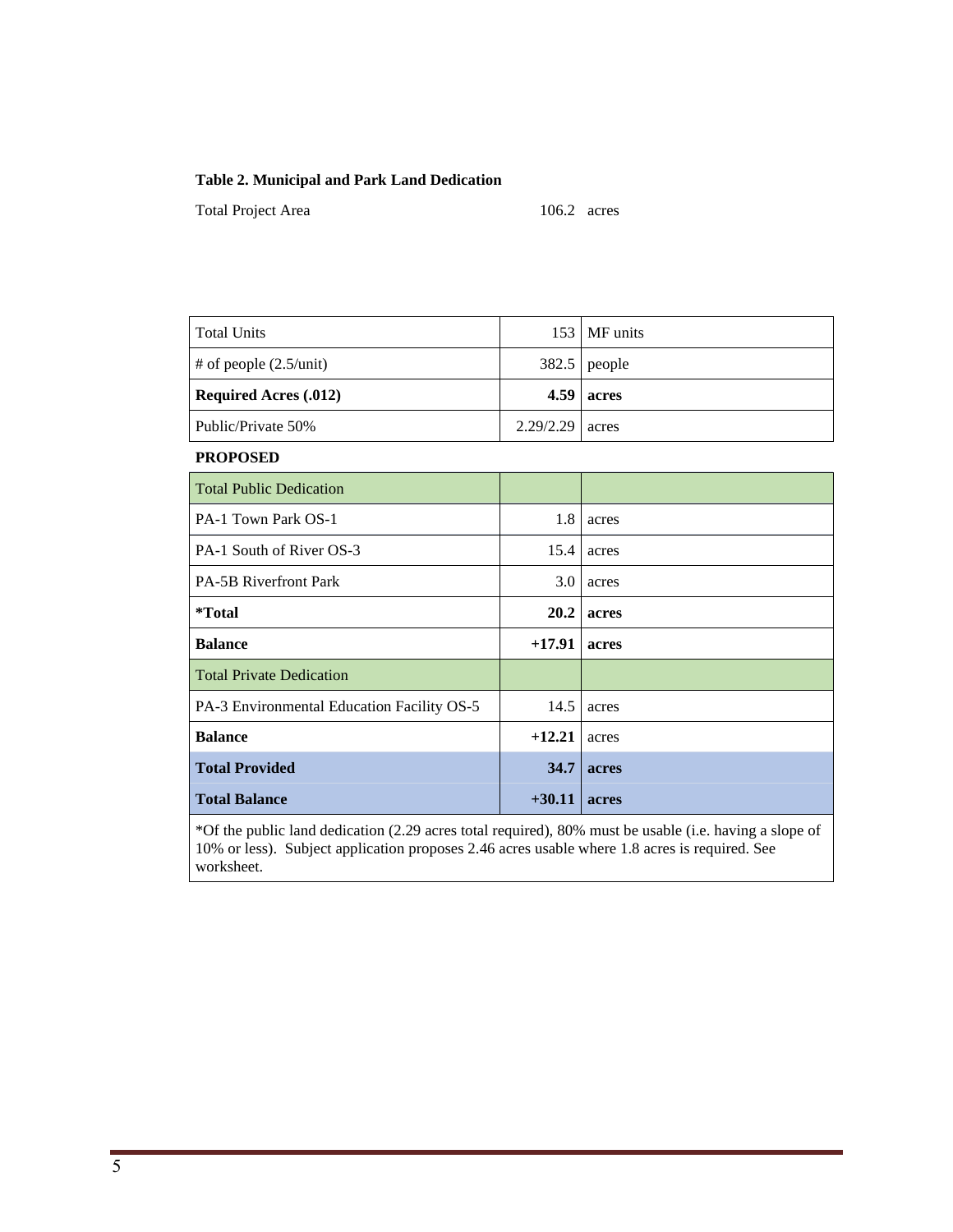### **4.0 PUD PLANNING AREAS:**

## **4.1. PLANNING AREA 1:**

### **A. R/PUD-1**

1. Purpose:

To provide sites for a variety of residential land uses including single family, two-family dwelling, townhomes, condominiums and apartments at a maximum density of 97 dwelling units.

The design of residential neighborhoods in this district is intended to allow for flexibility, innovation and site sensitive planning that is responsive to both the design character and the functional requirements of the community. In general, residential density should be higher at the west end of the property and transition to lower density to the east.

The Discovery Trail will traverse R/PUD-1. A public trail easement of 12 feet in width shall be created for the Discovery Trail.

Site planning should follow the principles of Conservation Oriented Development and Cluster Residential design as articulated in the Eagle Area Community Plan and in the Town of Eagle River Corridor Plan. The design should provide for clustered areas of development areas and integrate buffer zones and formal or informal open space areas within the plan. Within the area of 12.5 acres designated as R/PUD-1 there should 4 acres designed as parks, open space or buffer zones for a ratio of 68% development area to 32% of buffer zone and common open space.

- 2. Uses by Right:
	- a. Single family homes.
	- b. Two-family dwelling.
	- c. Multiple family residential, including condominiums, townhomes, flats or apartments, and single family or two-family dwelling cluster units on specifically designated lots.
	- d. Accessory dwelling unit to owner-occupied single family dwelling.
	- e. A Homeowner Association owned enclosed storage building.
	- f. Home occupation.
- 3. Special Uses:
	- a. Child care facilities.
- 4. Accessory uses:
	- a. Parks, playground, pools, greenbelt.
	- b. Model homes and sales office.
	- c. Pedestrian and bicycle trails.
	- d. Detached garages.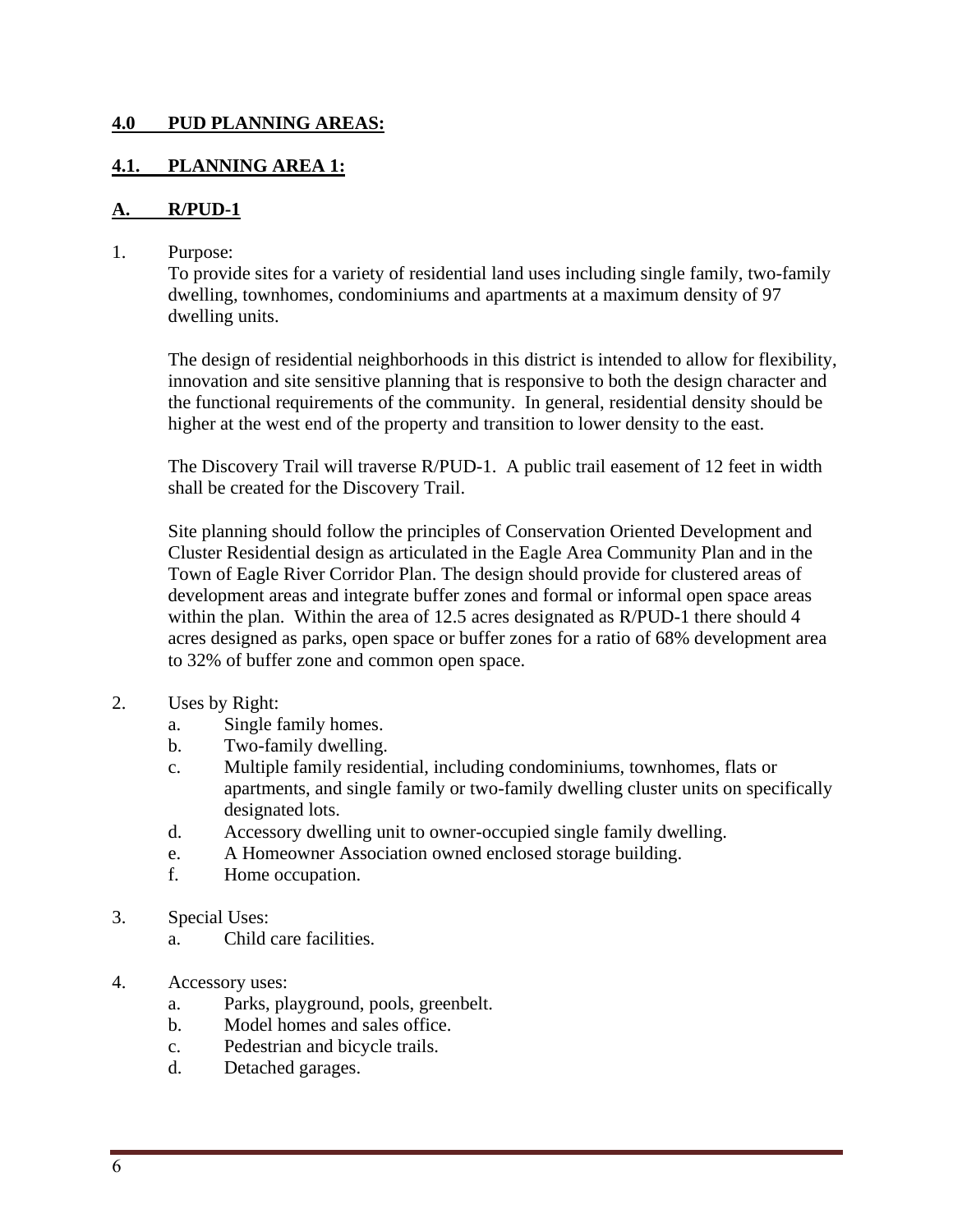- 5. Minimum Building Setback Requirements:
	- a. Highway 6: All habitable buildings shall maintain a 50-foot setback from the Highway 6 right-of-way line. Non-habitable buildings including garages, and surface parking areas shall maintain a 25-foot setback from the Highway 6 right-of-way line. Internal roads, driveways, signs, landscaping, grading, berms and utility structures shall be allowed within the Highway 6 setback.
	- b. Front: The front building setback shall be 10 feet from the front property line.
	- c. Side: The side setback for single family homes and two-family dwelling buildings shall be 7.5 feet. The side setback for multi-family buildings shall be 7.5 feet.
	- d. Rear: The rear yard setback shall be 10 feet.
	- e. Stream: 75 feet as defined in this PUD Guide.
	- f. Supplementary setback requirements: Roof eaves, bay window elements and similar features may encroach up to 30 inches into any required setback.
- 6. Maximum Building Height: 35 feet for single family and two-family dwelling buildings. 40 feet for multi-family residential buildings.
- 7. Maximum Lot Coverage: To encourage clustering, small lots and the provision of common open space while integrating Conservation Oriented Design and Residential Cluster Design techniques there are no maximum lot coverage restrictions.
- 8. Maximum Density: The maximum density shall not exceed 97 dwelling units.

## **B. OS-1**

1. Purpose:

To provide a site for a small public riverfront park with publicly accessible soft surface footpaths extending east along the river. Fishing shall be allowed by fly fishing and catch and release only, no commercial guided fishing shall be allowed. The Discovery Trail will traverse OS-1.

- 2. Uses by Right:
	- a. Park, playground, picnic shelters, trails, restrooms and associated parking.
	- b. Accessory uses customarily appurtenant to uses by right listed above.
- 3. Special Uses:
	- a. Special Events.
- 4. Minimum Building Setback Requirements: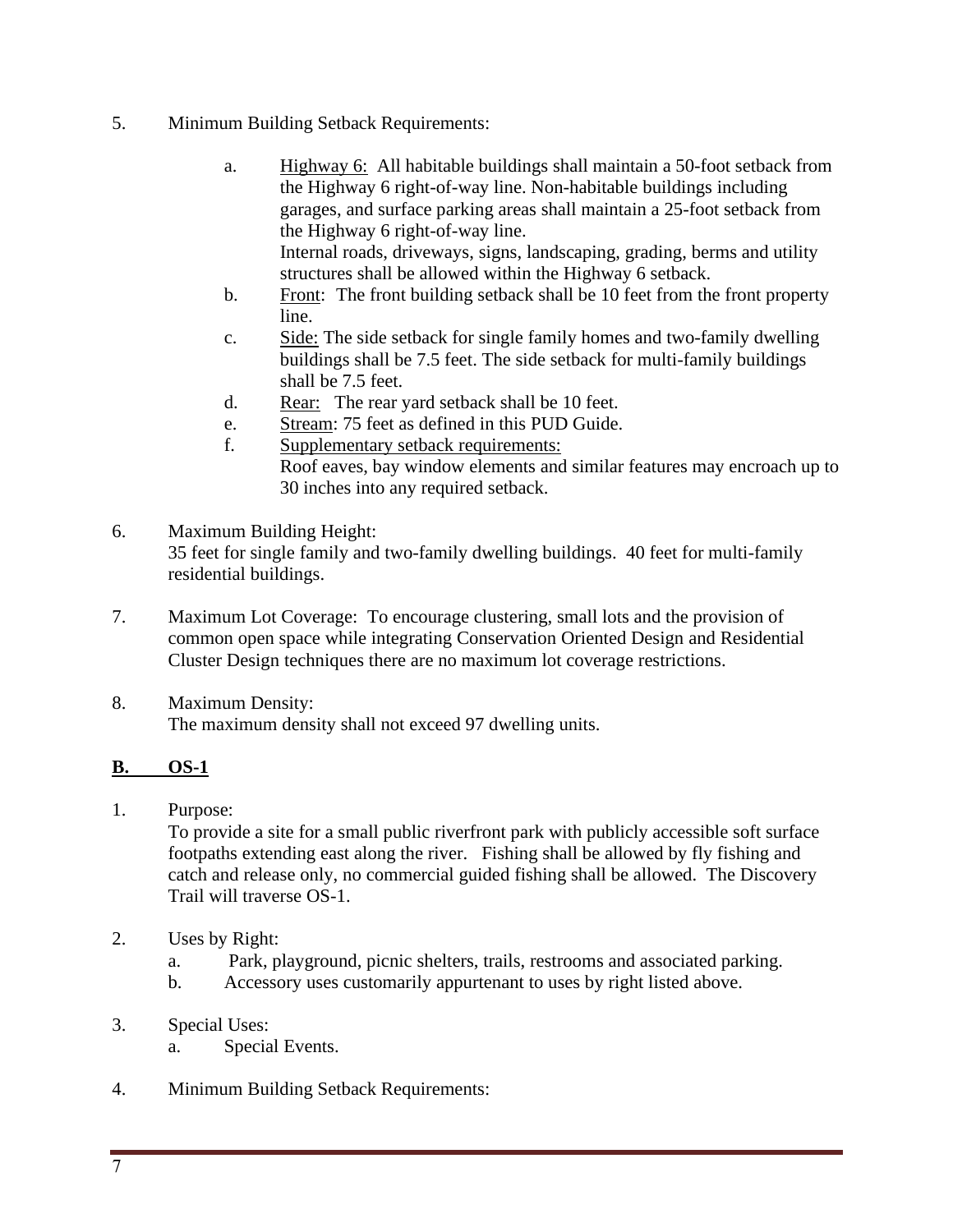- a. Front: Highway 6 shall be considered the front setback. Buildings such as picnic shelters and restrooms, shall maintain a 25-foot setback from the Highway 6 right-of-way line. Internal roads, parking, driveways, signs, landscaping, grading, berms and utility structures shall be allowed within the front setback.
- b. Side: The side setback for picnic shelters and buildings shall be 7.5 feet.
- c. Rear: 10 feet.
- d. Stream: 75 feet as defined in this PUD Guide.
- e. Supplementary setback requirements: Roof eaves, bay window elements and similar features may encroach up to 30 inches into any required setback except the stream setback.
- 5. Maximum Building Height: 15 feet
- 6. Maximum Lot Coverage: There are no maximum lot coverage restrictions.
- 7. Maximum Density: There is no allowed density.

## **C. OS-2**

1. Purpose:

The purpose of OS-2 is to describe specific uses for the river corridor and the adjacent 50-foot land from the average high water mark. The Discovery Trail will traverse OS-2. A public trail easement of 12 feet in width shall be created for the soft surface trail. The exact trail location will be determined at Development Permit approval for R/PUD-1 and the easement shall be dedicated at the first post development subdivision plat filed for Planning Area 1. Fishing shall be allowed by fly fishing and catch and release only, no commercial guided fishing shall be allowed. There are no buildings or formal improvements allowed other than those specifically listed below.

- 2. Uses by Right:
	- a. Soft surface trails with limited river access points
	- b. Natural vegetation management and removal of non-native species to maintain the health of the native ecosystem.
	- c. Planting of native vegetation to improve or protect the native ecosystem.
- 3. Special Uses:
	- a. None

## **D. OS-3**

1. Purpose:

The purpose of OS-3 is to provide public open space for the land within Planning Area 1 that is south of the river.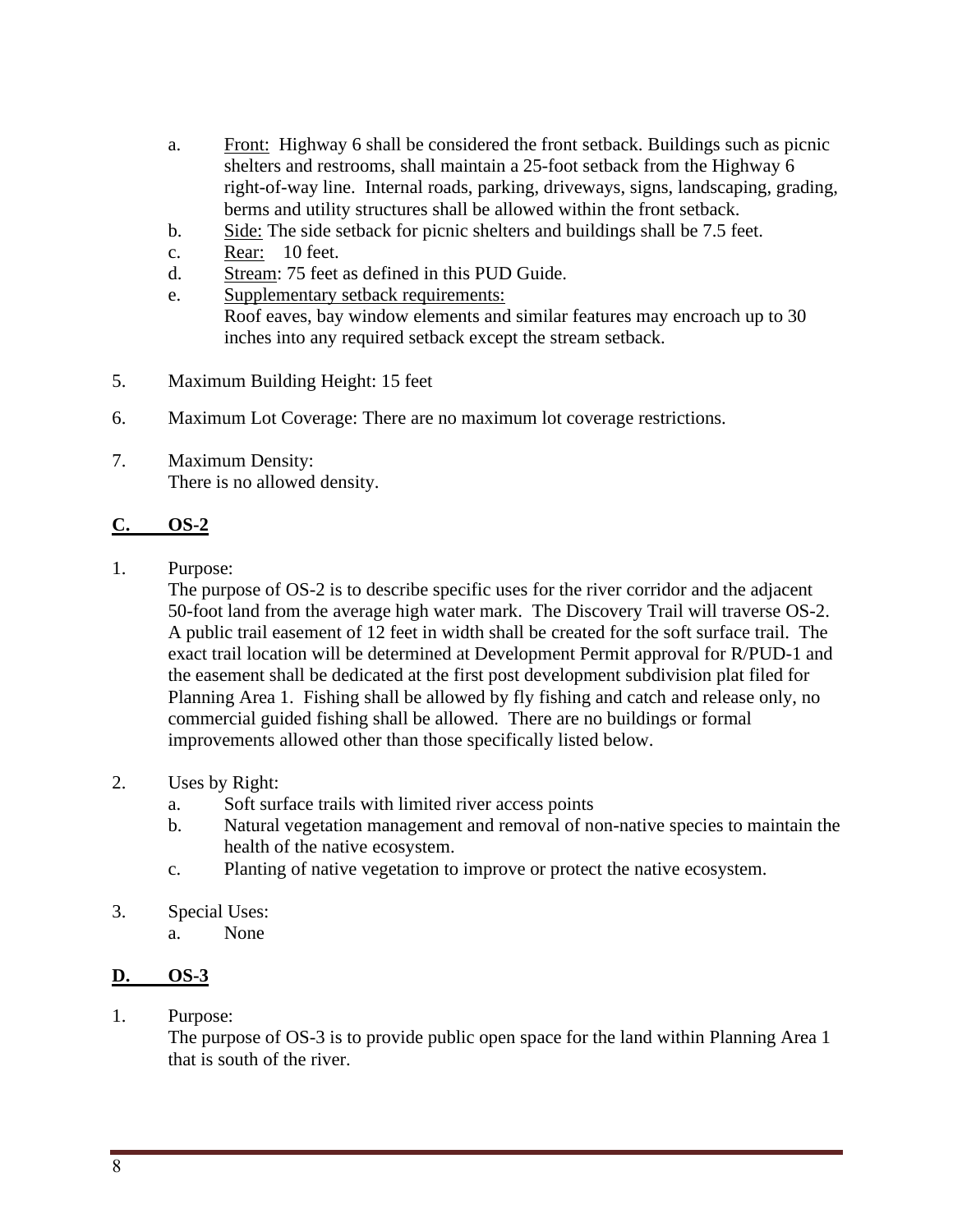Fishing shall be allowed by fly fishing and catch and release only, no commercial guided fishing shall be allowed. There shall be no overnight camping allowed on OS-3. There are no buildings or formal improvements allowed other than those specifically listed below.

- 2. Uses by Right:
	- a. Soft surface trails with limited river access points
	- b. Natural vegetation management and removal of non-native species to maintain the health of the native ecosystem.
	- c. Planting of native vegetation to improve or protect the native ecosystem.
- 3. Special Uses:
	- a. None

## **4.2 Planning Area 2: C/PUD**

## **A. C/PUD-1**

1. Purpose:

To provide a land for a neighborhood center area allowing for small scale residential and commercial uses with a focus on walkability from existing and future residential density and proximate public and educational uses. This area has the potential to include a river view restaurant that would serve the greater Eagle community as a unique tourism asset and community gathering spot. The Discovery Trail will traverse C/PUD-1. A public trail easement of 12 feet in width shall be created for the Discovery Trail.

### 2. Uses by Right:

- a. Single family, two-family dwelling and/or multi-family residences.
- b. Accessory dwelling unit to owner-occupied single family dwelling.
- c. Boutique Hotel.
- d. Bed & Breakfast.
- e. Restaurant.
- f. Retail.
- g. Farmer's Market
- h. Community garden.
- i. Greenhouse.
- j. Existing or restored historic buildings.
- k. Home occupation.
- 3. Special Uses:
	- a. Child care facilities.
- 4. Accessory Uses:
	- a. Parks, playground, pools, greenbelt.
	- b. Pedestrian and bicycle trails.
	- c. Detached garages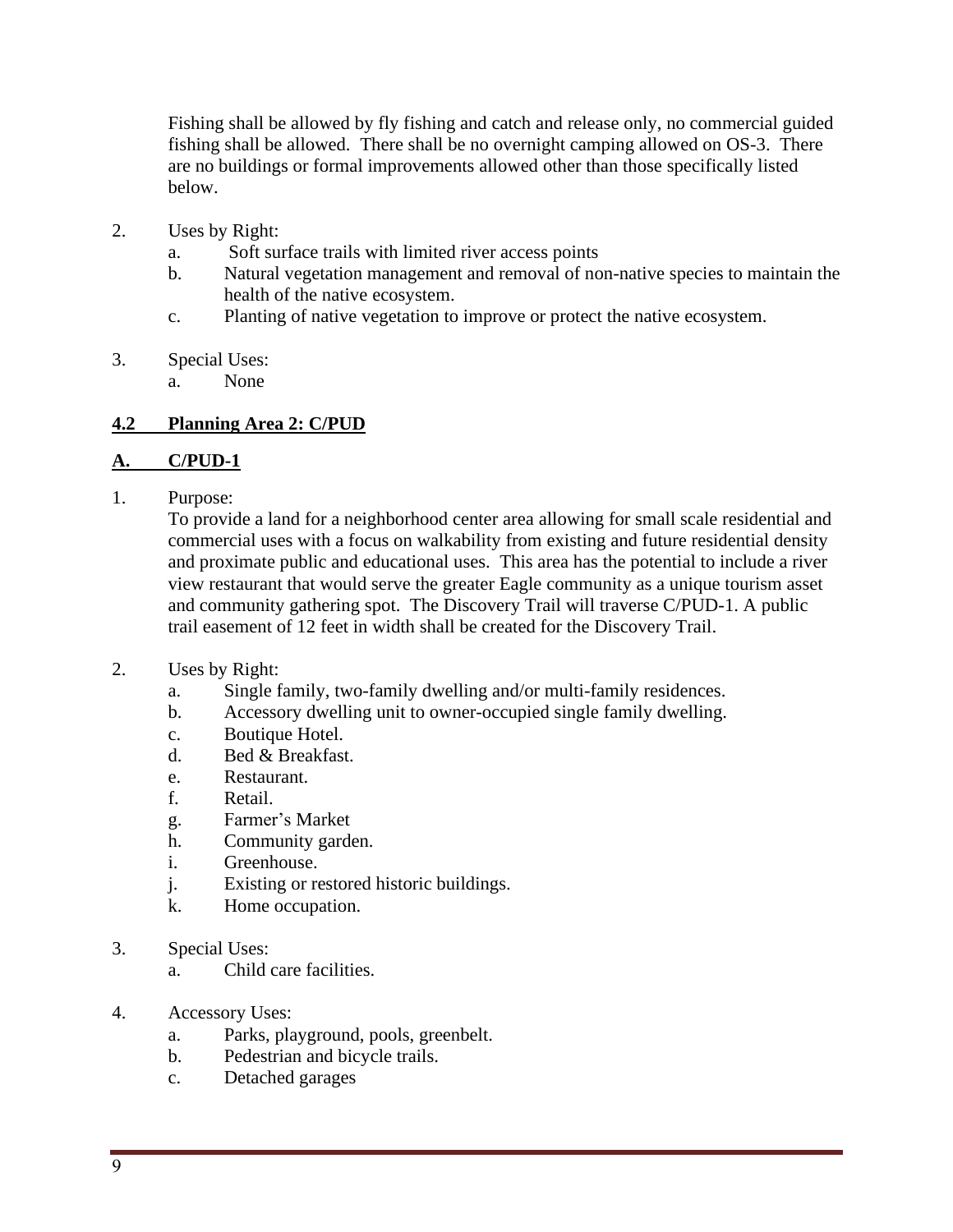- 5. Maximum Density: Up to 10 residential units and 10,000 square feet of commercial use.
- 6. Minimum Building Setback Requirement:
	- a. Highway 6: All habitable buildings shall maintain a 50-foot setback from the Highway 6 right-of-way line. Non-habitable buildings including garages, and surface parking areas shall maintain a 25-foot setback from the Highway 6 rightof-way line.

Internal roads, driveways, signs, landscaping, grading, berms and utility structures shall be allowed within the Highway 6 setback.

- b. Front: The front building setback shall be 10 feet from the front property line.
- c. Side: The side setback for single family homes and two-family dwelling buildings shall be 7.5 feet. The side setback for multi-family buildings shall be 7.5 feet. The side setback for commercial buildings shall be 12.5 feet.
- d. Rear: The rear yard setback shall be 20 feet.
- e. Stream: 75 feet as defined in this PUD Guide.
- f. Supplementary setback requirements: Roof eaves, bay window elements and similar features may encroach up to 30 inches into any required setback except the stream setback.
- 7. Maximum Building Height: 35 feet for single family and two-family dwelling buildings. 40 feet for multi-family residential, mixed use and commercial buildings.
- 8. Maximum Site Coverage:

As this standard is applied to C/PUD-1 site coverage shall be measured against the entire parcel of 2.9 acres. This standard will not apply to internal lots created to define building or lot ownership.

- a. Building: 20%
- b. All impervious: 40%

## **B. OS-4**

1. Purpose:

The purpose of OS-4 is to describe specific uses for the river corridor and the adjacent 50-foot land from the average high water mark as well as for the upland area extending north to Highway 6.

The Discovery Trail will traverse OS-4. A public trail easement of 12 feet in width shall be created for the soft surface trail along Highway 6. The exact location of the trail will be determined at Development Permit approval for C/PUD-1 and the easement shall be included with the first post-development permit subdivision plat filed within Planning Area 2. All trails will constructed by the developer. Fishing shall be allowed by fly fishing and catch and release only, no commercial guided fishing shall be allowed. There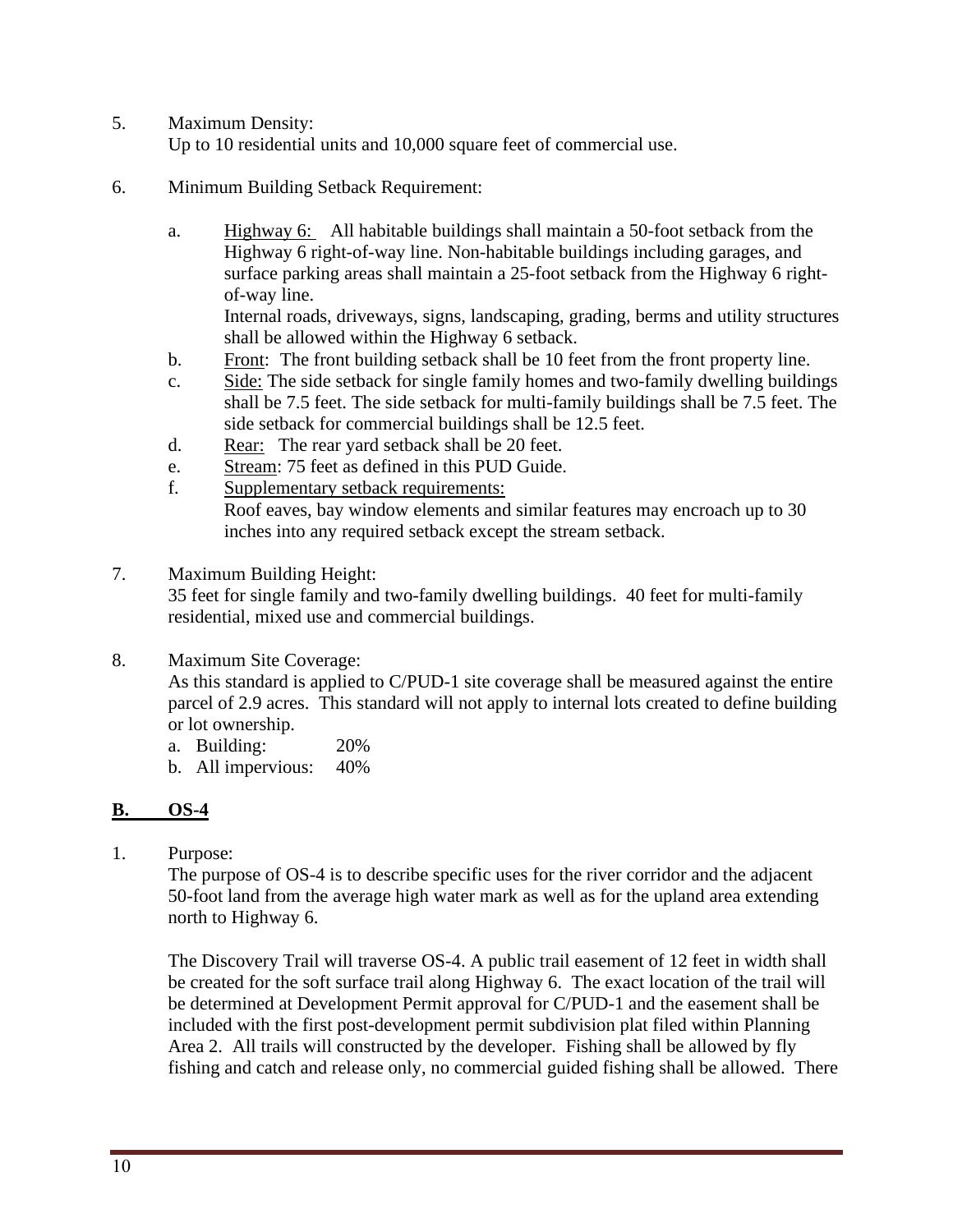are no buildings or formal improvements allowed other than those specifically listed below.

- 2. Uses by Right:
	- a. Soft surface trails with limited river access points
	- b. Natural vegetation management and removal of non-native species to maintain the health of the native ecosystem.
	- c. Planting of native vegetation to improve or protect the native ecosystem.
	- d. Existing historic buildings may be maintained and restored in place.
- 3. Special Uses:
	- a. None

## **4.3. Planning Area 3 Nature Center: C/PUD**

### A. **C/PUD-2**

1. Purpose:

To provide a land area for an environmental education facility, employee housing and open space. C/PUD-2 shall be donated or conveyed to a non-profit entity that will operate an environmental education center. The Discovery Trail will traverse C/PUD-2. A public trail easement of 12 feet in width shall be created for the Discovery Trail.

- 2. Uses by Right:
	- a. Buildings for non-profit programming, environmental education and programming.
	- b. Multi-family residential that is subordinate to the environmental education center. Prohibited as a primary use.
	- c. Outdoor recreation facilities.
	- d. Open sided shade shelters.
	- e. Existing, restored or relocated historic buildings.
	- f. Landscape improvements, soft surface trails and interpretive signs.
	- g. Pedestrian bridge over the Eagle River.
- 3. Special Uses:
	- a. None
- 4. Minimum Building Setback Requirement:
	- a. Highway 6: All buildings shall maintain a 25-foot setback from the Highway 6 right of way line. Internal roads, driveways, parking, signs, landscaping, grading, berms and utility structures shall be allowed within the Highway 6 setback.
	- b. Front: 25 feet
	- c. Side: The side setback shall be 12.5 feet.
	- d. Rear: The rear yard setback shall be 20 feet.
	- e. Stream: 75 feet as defined in this PUD Guide.
	- f. Supplementary setback requirements: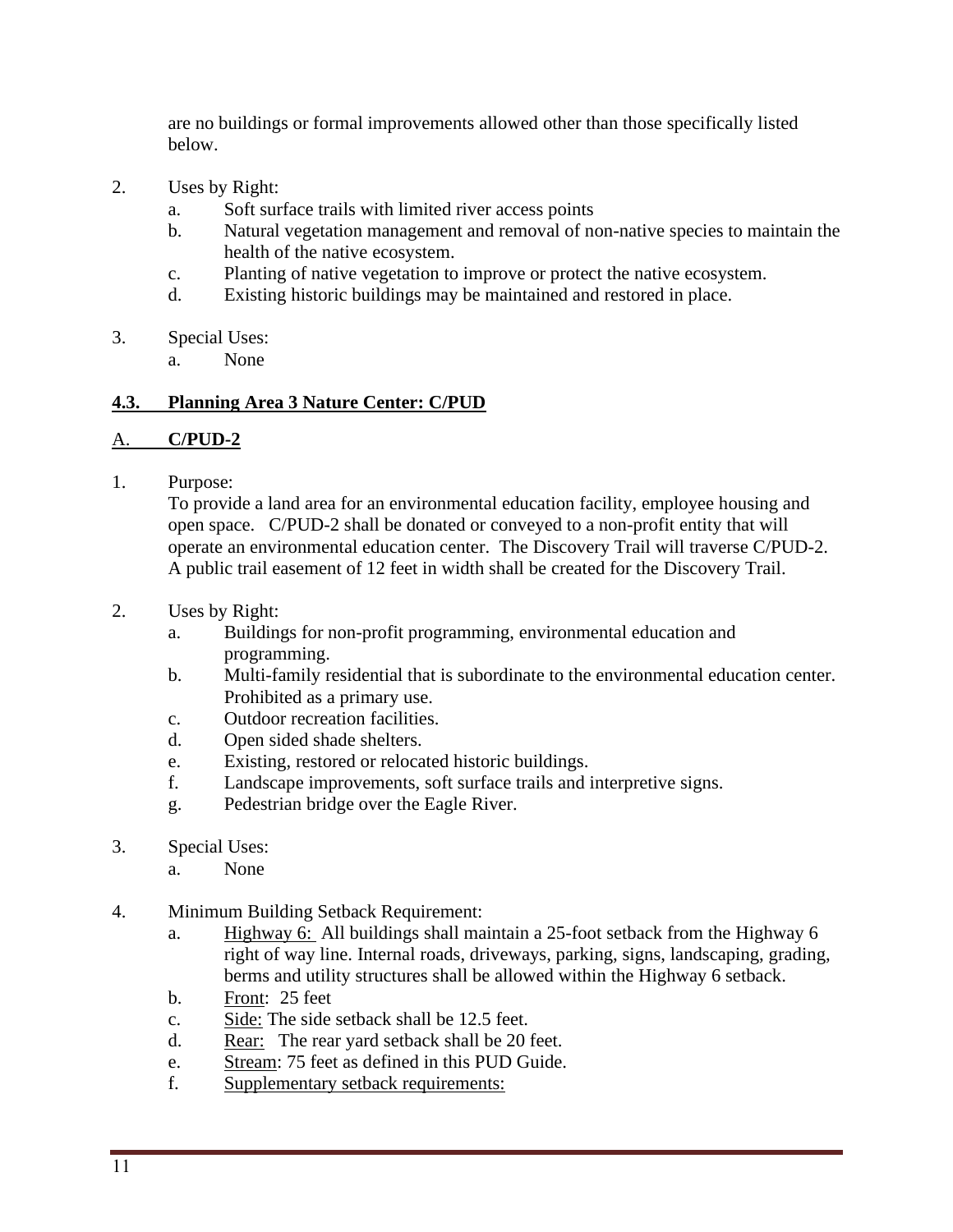Roof eaves, bay window elements and similar features may encroach up to 30 inches into any required setback except the stream setback.

- 5. Maximum Building Height: 40 feet for commercial, educational and multi-family structures. 35 feet for single family and two-family dwelling structures.
- 6. Maximum Density:

A maximum of 6 dwelling units not to exceed a total of 6,000 of floor area. These units are allowed only as a support use to the primary use by right education and programming facility. The dwelling units may not be developed prior to a primary facility. These dwelling units shall not be subdivided from the primary use facility.

10,000 square feet of enclosed education and programming space.

7. Maximum Site Coverage:

The C/PUD-2 area has been tightly defined and is adjacent to a significant open space parcel in OS-5. The maximum building and lot coverage ratios have been developed in recognition of this adjacent open space.

a. Building: 30%

b. All impervious: 70%

## **B. OS-5**

1. Purpose:

The purpose of OS-5 is to describe specific uses for open space land on both sides of the Eagle River designated as OS-5. The Discovery Trail will traverse OS-5.

This intent for this area is to provide open space in conjunction with the environmental education facility located on C/PUD-2. OS-5 shall be donated or conveyed to a nonprofit entity that will operate an environmental education center. OS-5 should not be subdivided as a separate parcel from C/PUD-2. The soft surface trail traverses OS-5. The exact trail location will be determined at Development Permit approval for C/PUD-2 and a 12-foot wide easement shall be recorded upon completion of the path improvements. Fishing shall be allowed by fly fishing and catch and release only, no commercial guided fishing shall be allowed. There are no buildings or formal improvements allowed other than those specifically listed below.

## 2. Uses by Right:

- a. Open sided shade shelters.
- b. Existing, restored or relocated historic buildings.
- c. Interpretive signs.
- d. Pedestrian bridge over the Eagle River.
- e. Soft surface trails and/or boardwalks with limited river access points.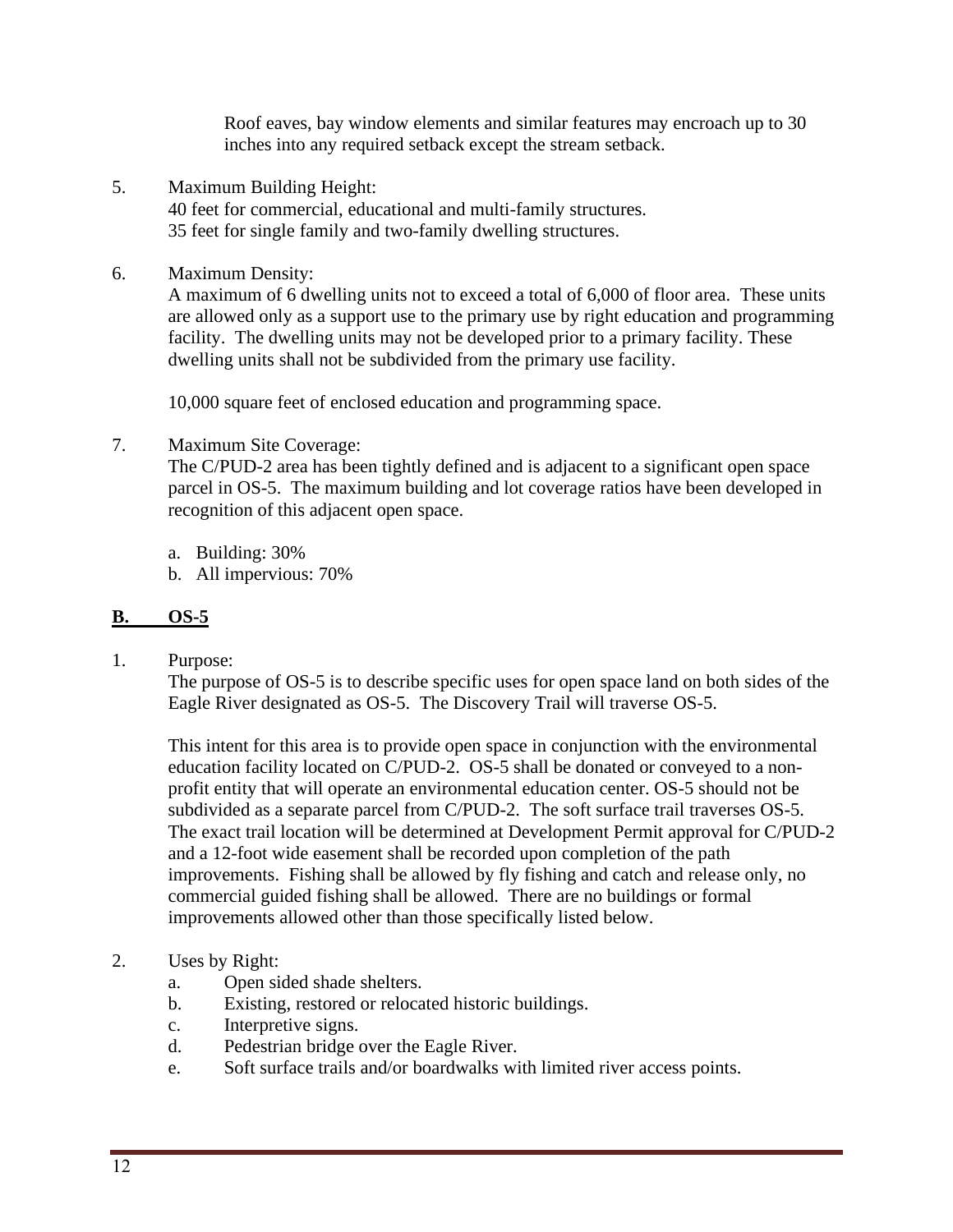- f. Natural vegetation management and removal of non-native species to maintain the health of the native ecosystem.
- g. Planting of native vegetation to improve or protect the native ecosystem.
- 3. Special Uses:
	- a. None
- 4. Setbacks:
	- a. Highway 6: All buildings shall maintain a 25-foot setback from the Highway 6 right of way line. Internal roads, driveways, parking, trails, signs, landscaping, grading, berms and utility structures shall be allowed within the Highway 6 setback.
	- b. Front: 25 feet
	- c. Side/rear: 10 feet.
	- d. Stream: 75 feet as defined in this PUD Guide.

## **4.4. Planning Area 4: R/PUD**

### **A. R/PUD-2**

1. Purpose:

To provide sites for the balance of 153 units allowed in Planning Areas 1-6, but no more than forty-four (44) units. The Discovery Trail will traverse R/PUD-2. A public trail easement of 12 feet in width shall be created for the Discovery Trail.

Site planning should follow the principles of Conservation Oriented Development and Cluster Residential design as articulated in the Eagle Area Community Plan and in the Town of Eagle River Corridor Plan. The design should provide for clustered areas of development areas and integrate buffer zones and formal or informal open space areas within the plan. Lands adjacent to Highway 6 would be an appropriate location for buffer and open space areas. Within the area of 9.2 acres designated as R/PUD -2 there should be 4.1 acres designed as open space or buffer zones for a ratio of 55% of development area and 45 % of buffer zone and common open space. Internal roadways serving Planning Area 3, 4 and 5B would be allowed within the open space/buffer zones.

### 2. Uses by Right:

- a. Single family, two-family dwelling or multi-family townhome dwelling units.
- b. Accessory dwelling unit to owner-occupied single family dwelling.
- c. Campground.
- d. Home occupation.

### 3. Special Uses:

- a. Child care facilities.
- b. Bed and breakfast facility.
- 4. Accessory uses: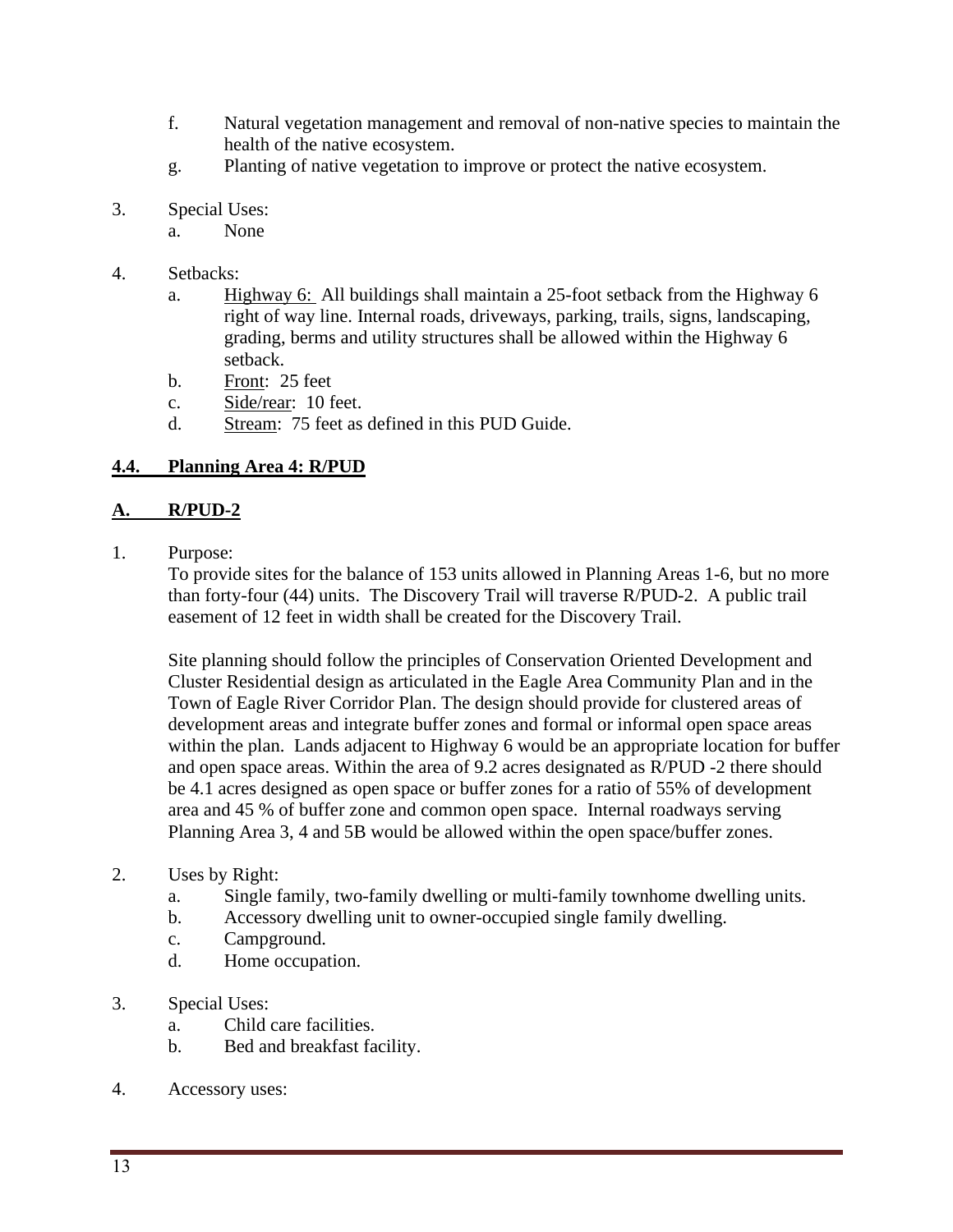- a. Parks, playground, pools, greenbelt.
- b. Model homes and sales office.
- c. Pedestrian and bicycle trails.
- d. Detached garages, sheds and other similar buildings.
- 5. Minimum Building Setback Requirements:
	- a. Highway 6: All habitable buildings shall maintain a 50-foot setback from the Highway 6 right of way line. Non-habitable buildings including garages, and surface parking areas shall maintain a 25-foot setback from the Highway 6 rightof-way line. Internal roads, driveways, signs, landscaping, grading, berms and utility structures shall be allowed within the Highway 6 setback.
	- b. Front: 10 feet.
	- c. Side: The side setback shall be 7.5 feet.
	- d. Rear: The rear yard setback shall be 20 feet.
	- e. Stream: 75 feet as defined in this PUD Guide.
	- f. Supplementary setback requirements:

Roof eaves, bay window elements and similar features may encroach up to 30 inches into any required setback except the stream setback.

- 6. Maximum Building Height: 35 feet.
- 7. Maximum Lot Coverage:
	- a. Building  $-50\%$
	- b. All impervious materials 70%
- 8. Maximum Density:

The maximum density shall not exceed 44 dwelling units.

## **B. OS-6**

1. Purpose:

The purpose of OS-6 is to describe specific uses for the river corridor and the adjacent 50-foot land from the average high water mark. The Discovery Trail may traverse OS-6. A public trail easement of 12 feet in width shall be dedicated to the Town for the soft surface trail. The location of the trail will be determined at Development Permit approval for R/PUD-2 and the easement shall be included in the first post-development subdivision plat filed within Planning Area 4. OS-6 includes a Colorado Parks and Wildlife public fishing easement from 25 feet north of the average high water mark to the centerline of the river. There are no buildings or formal improvements allowed other than those specifically listed below.

- 2. Uses by Right:
	- a. Soft surface trails.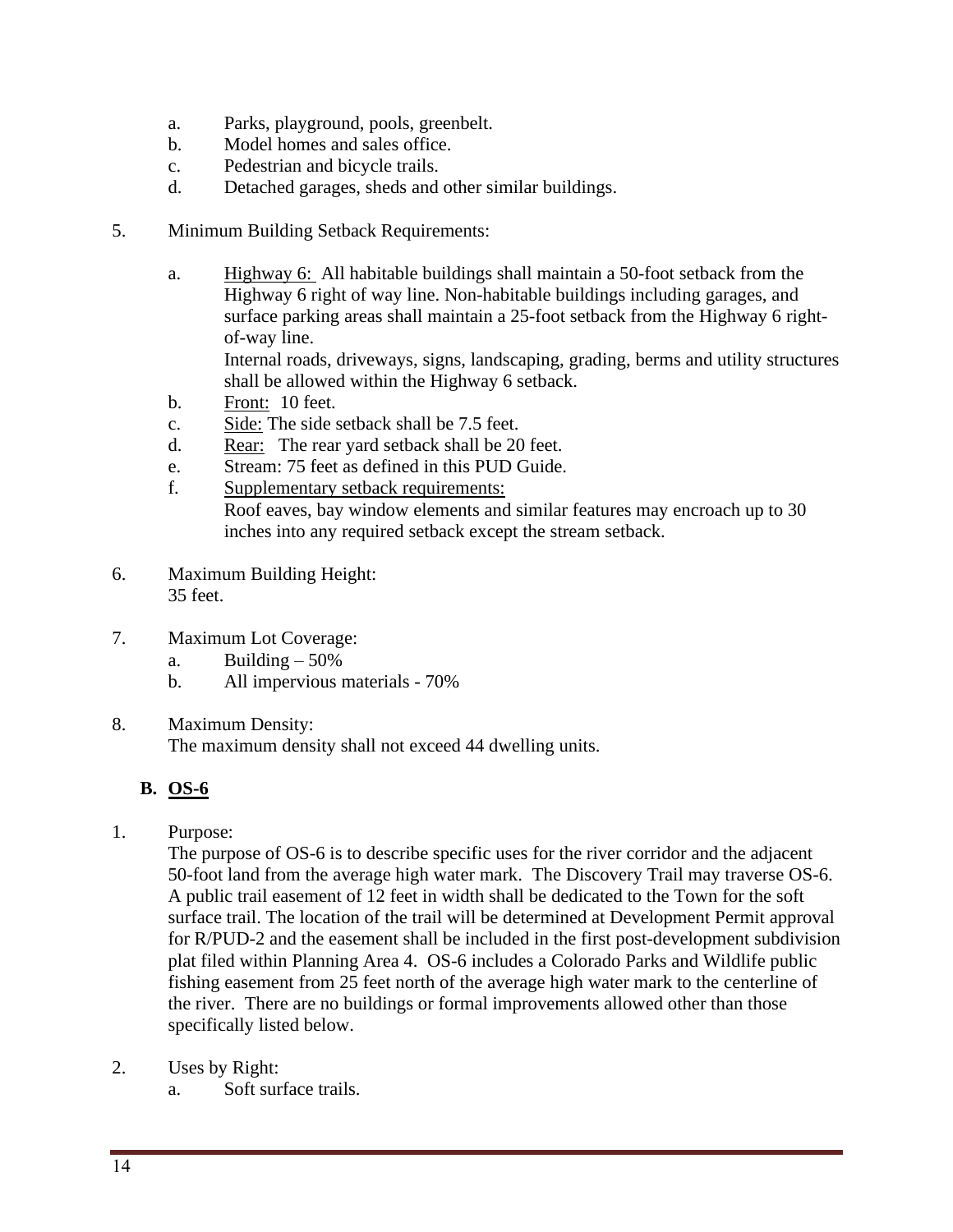- b. Natural vegetation management and removal of non-native species to maintain the health of the native ecosystem.
- c. Planting of native vegetation to improve or protect the native ecosystem.
- 3. Special Uses:
	- a. None.

### **4.5. Planning Area 5B: Eagle River Park: P/PUD**

### **A. P/PUD**

1. Purpose:

To provide a land area for a recreation/park site to be dedicated to the Town. This park will provide parking and access to the existing Colorado Parks and Wildlife public fishing easement. The Discovery Trail will traverse P/PUD.

- 2. Uses by Right:
	- a. Outdoor recreation facilities.
	- b. Park and picnic facilities including open sided shade shelter.
	- c. Boat ramp.
	- d. Public restrooms.
	- e. Parks, playground, greenbelt.
	- f. Existing, restored or relocated historic buildings.
	- g. Day use parking.
- 3. Minimum Building Setback Requirement: There shall be a 25-foot side and front setback and a 75-foot stream setback as defined in this PUD Guide. A boat ramp and associated improvements and a soft surface trail may be located within the Eagle River setback.
- 4. Maximum Building Height: 20 Feet.
- 5. Density Allowance: N/A
- 6. Maximum Site Coverage: N/A

## **4.6. Planning Area 5: R/PUD**

## **A. R/PUD-3**

1. Purpose:

To provide sites for no more than fifteen (15) single family or two-family dwelling units.

Planning Area 5 has been designed to meet the principles of Conservation Oriented Development and Cluster Residential design by creating OS-7 and OS-8 and tightly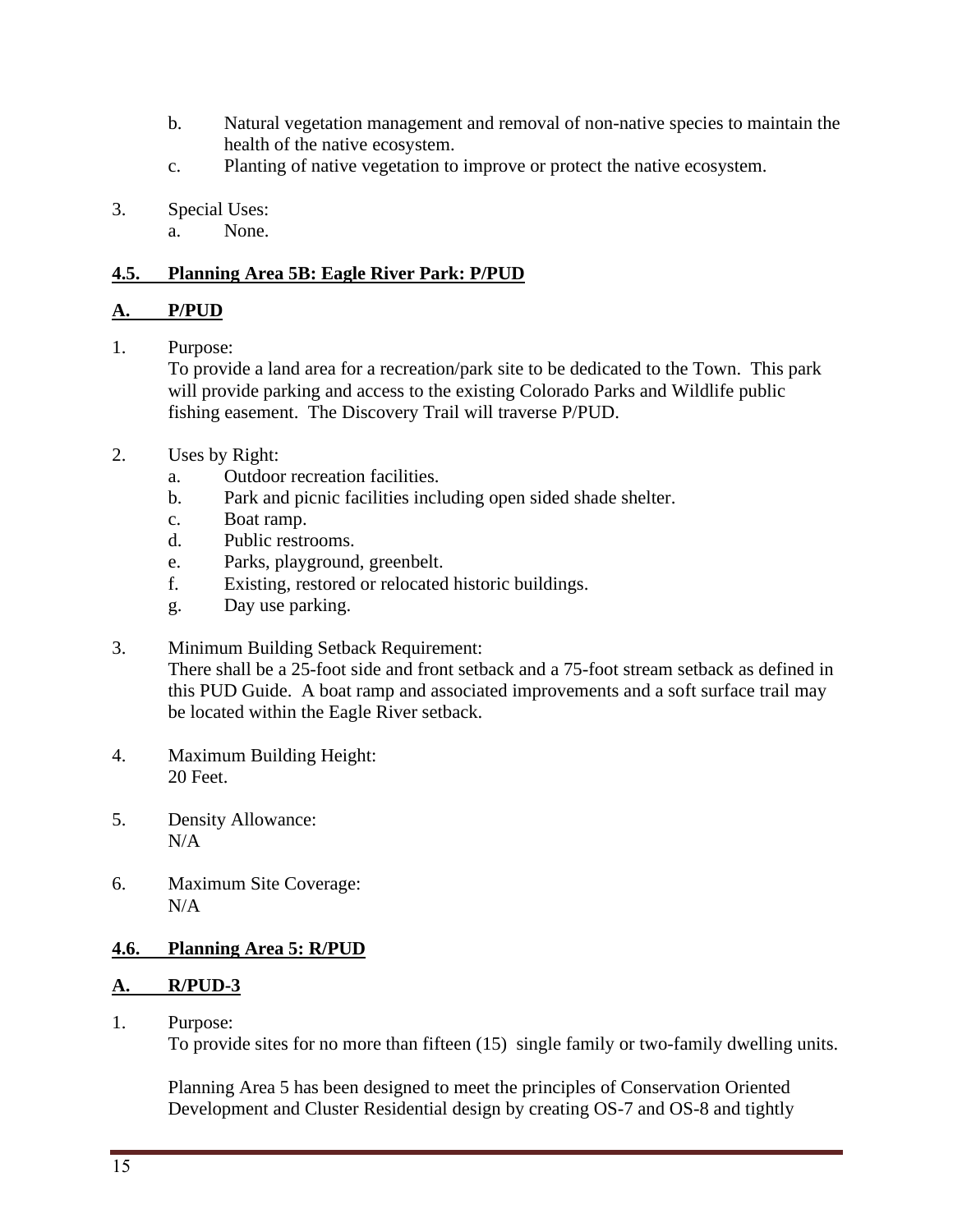defining the size, shape and scale of the development area designated as R/PUD-3. The 15 dwelling units will be clustered into the 6.2 acres designated as R/PUD-3.

Access to R/PUD-3 will be directly from Highway 6.

- 2. Uses by Right:
	- a. Single family and two-family dwelling units.
	- b. Accessory dwelling unit to owner-occupied single family dwelling.
	- c. Home occupation.
- 3. Special Uses:
	- a. Child care facilities.
	- b. Bed and breakfast.
- 4. Accessory uses:
	- a. Parks, playground, pools, greenbelt.
	- b. Model homes and sales office.
	- c. Pedestrian and bicycle trails.
	- d. Detached garages, sheds, non-commercial greenhouses and other structures.
- 5. Minimum Building Setback Requirements:
	- a. Highway 6: All habitable buildings shall maintain a 50-foot setback from the Highway 6 right of way line. Non-habitable buildings including garages, and surface parking areas shall maintain a 25-foot setback from the Highway 6 rightof-way line.

Internal roads, driveways, signs, landscaping, grading, berms and utility structures shall be allowed within the front setback.

- b. Front: 10 feet
- c. Side: The side setback for single family homes and two-family dwelling buildings shall be 7.5 feet.
- d. Rear: The rear yard setback shall be 20 feet.
- e. Stream: 75 feet.
- f. Supplementary setback requirements:

Roof eaves, bay window elements and similar features may encroach up to 30 inches into any required setback except the stream setback.

- 6. Maximum Building Height: 35 feet.
- 7. Maximum Lot Coverage:
	- a. Building 50%
	- b. All impervious materials 70%
- 8. Maximum Density: The maximum density shall not exceed 15 dwelling units.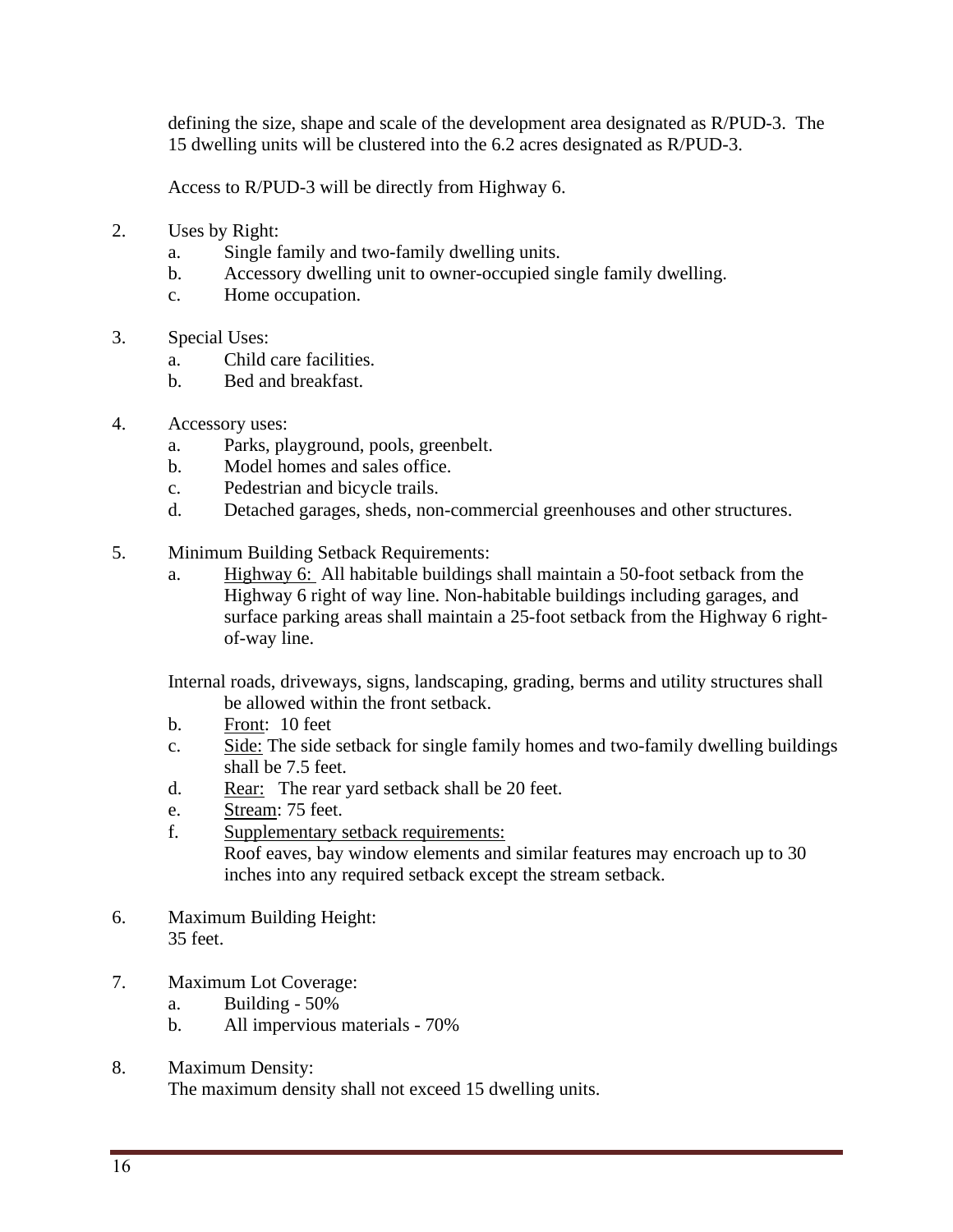## **B. OS-7**

### 1. Purpose:

The purpose of OS-7 is to describe specific uses for the river corridor and the adjacent 50-foot land from the average high water mark. OS-7 includes a CPW public fishing easement. There are no buildings or formal improvements allowed other than those specifically listed below.

- 2. Uses by Right:
	- a. Soft surface trails.
	- b. Natural vegetation management and removal of non-native species to maintain the health of the native ecosystem.
	- c. Planting of native vegetation to improve or protect the native ecosystem.
- 3. Special Uses:
	- a. None.

## **C. OS-8**

1. Purpose:

The purpose of OS-8 is to describe specific uses for an open space buffer area. There are no buildings or formal improvements allowed other than those specifically listed below. An access road from R/PUD-3 may traverse through OS-8 to provide connection to R/PUD-4.

- 2. Uses by Right:
	- a. Formal landscape areas.
	- b. Parks, playgrounds, trails.
	- c. Natural vegetation and landscaping.
	- d. Open sided shade shelters and picnic areas.
	- e. Roads and driveways.
- 3. Special Uses:
	- a. None

## **4.7. Planning Area 6: R/PUD**

## **A. R/PUD-4**

1. Purpose:

To provide sites for no more than twenty-five (25) single family or two-family dwelling units.

Site planning should follow the principles of Conservation Oriented Development and Cluster Residential design as articulated in the Eagle Area Community Plan and in the Town of Eagle River Corridor Plan. The design should provide for clustered areas of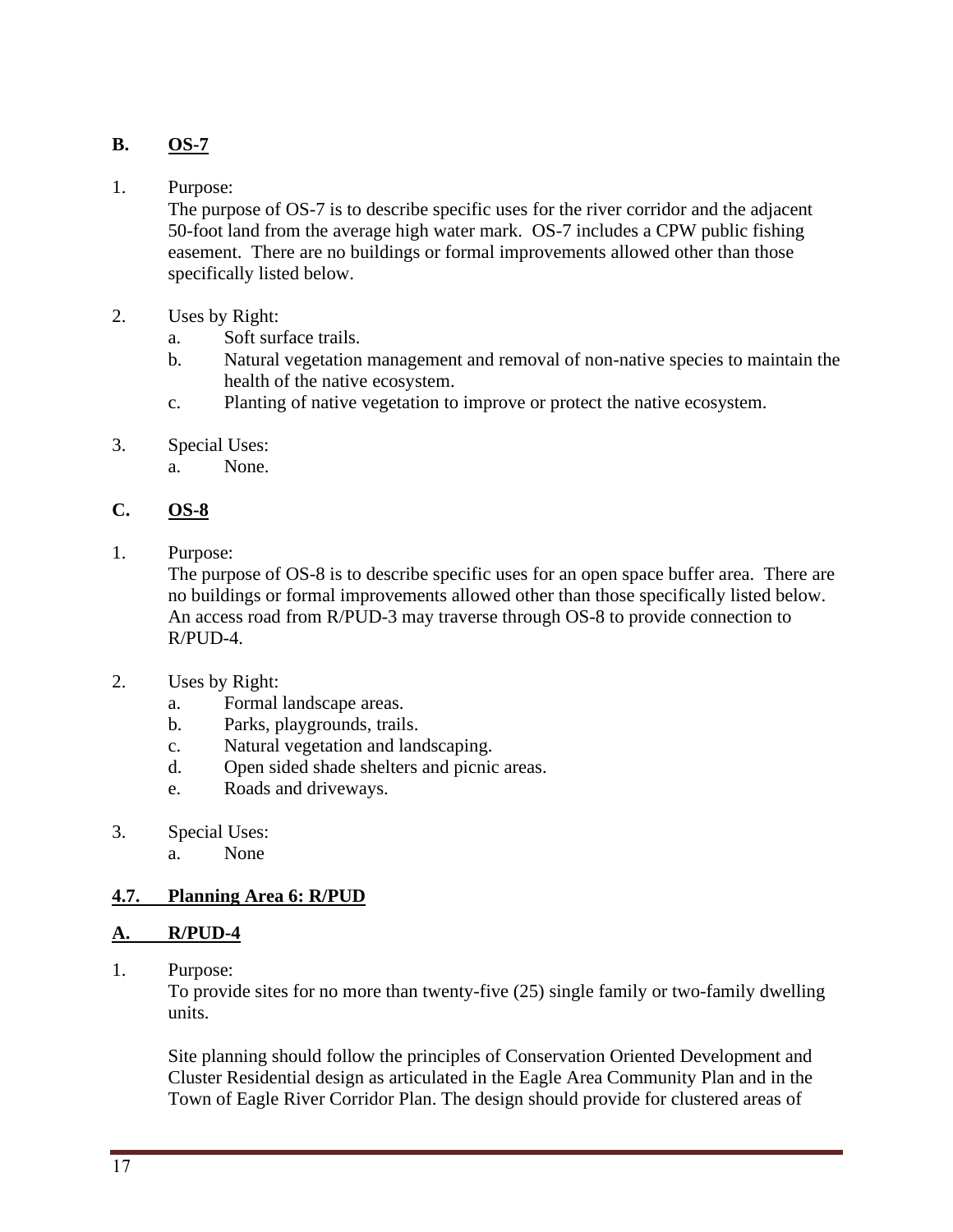development areas and integrate buffer zones and formal or informal open space areas within the plan. Within the area of 14.9 acres designated as R/PUD -4 there should be 6.7 acres designed as open space or buffer zones for a ratio of 55% of development area and 45 % of buffer zone and common open space. Buffer and open space zones may include internal roads.

R/PUD-4 will have direct Highway 6 access.

- 2. Uses by Right:
	- a. Single family or two-family dwelling units.
	- b. Accessory dwelling unit to owner-occupied single family dwelling.
	- c. Home occupation.
- 3. Special Uses:
	- a. Child care facilities.
	- b. Bed and breakfast facility.
- 4. Accessory uses:
	- a. Parks, playground, pools, greenbelt.
	- b. Model homes and sales office.
	- c. Pedestrian and bicycle trails.
	- d. Day care of less than 8 children
	- e. Detached garages, sheds, greenhouses and other structures.
- 5. Minimum Building Setback Requirements:
	- a. Highway 6: All buildings shall maintain a 50-foot setback from the Highway 6 right of way line. Internal roads, driveways, signs, landscaping, grading, berms and utility structures
		- shall be allowed within the front setback.
	- b. Front: 10 feet
	- c. Side: The side setback for single family homes and two-family dwelling buildings shall be 7.5 feet. The side setback for multi-family buildings shall be 7.5 feet.
	- d. Stream: 75 feet as defined in this PUD Guide.
	- e. Setbacks from internal property lines shall be: Front: 25 feet from edge of private road asphalt. Side: 12.5 feet.
		- Rear: 20 feet.
	- f. Supplementary setback requirements: Roof eaves, bay window elements and similar features may encroach up to 30 inches into any required setback except the stream setback.
- 6. Maximum Building Height: 35 feet.
- 7. Maximum Lot Coverage: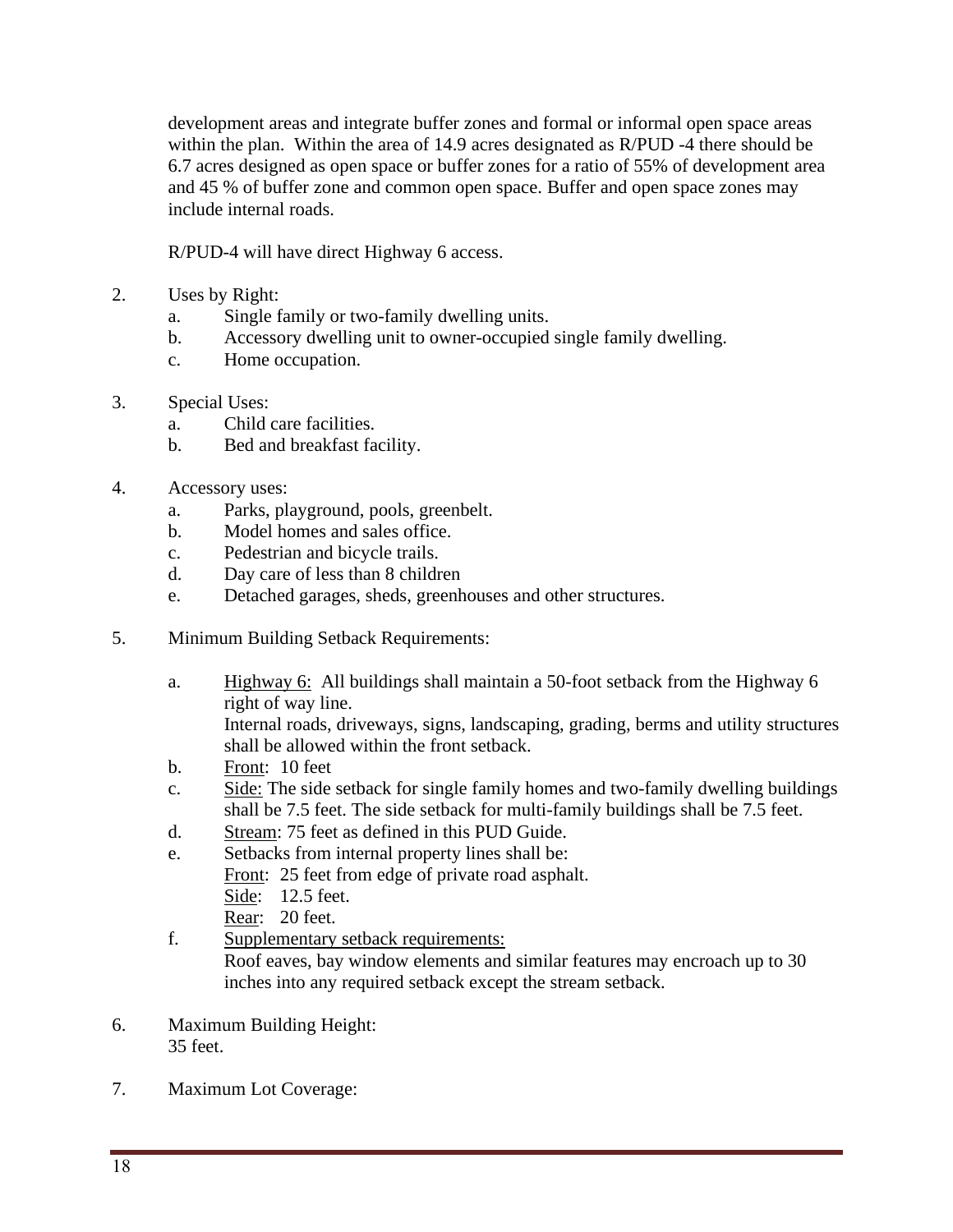- a. Building 30%
- b. All impervious materials 50%
- 8. Maximum Density: The maximum density shall not exceed 25 dwelling units.

## **B. OS-9**

1. Purpose:

The purpose of OS-9 is to describe specific uses for the river corridor and the adjacent 50-foot land from the average high water mark. OS-9 includes a CPW public fishing easement. There are no buildings or formal improvements allowed other than those specifically listed below.

- 2. Uses by Right:
	- a. Soft surface trails.
	- b. Natural vegetation management and removal of non-native species to maintain the health of the native ecosystem.
	- c. Planting of native vegetation to improve or protect the native ecosystem.
- 3. Special Uses:
	- a. None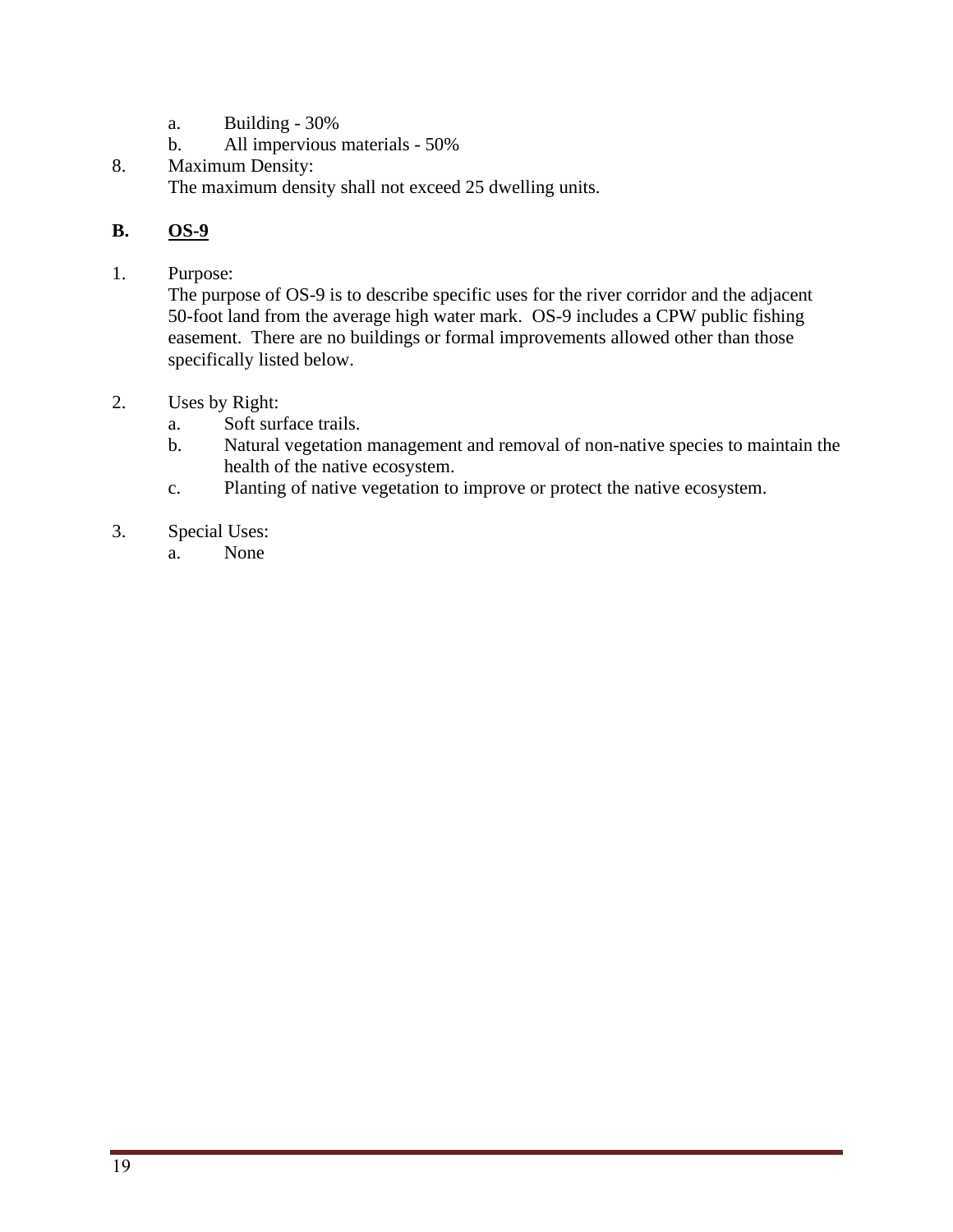### **4.8. Planning Area Summary Chart**

|                            | Red Mountain Ranch PUD Zoning Plan<br><b>Planning Area Summary Chart</b><br>Date: 9/5/19 |                               |                                  |                                          |                               |                                                             |                                                            |  |
|----------------------------|------------------------------------------------------------------------------------------|-------------------------------|----------------------------------|------------------------------------------|-------------------------------|-------------------------------------------------------------|------------------------------------------------------------|--|
|                            | PID<br><b>Designation</b>                                                                | <b>Planning Area</b><br>Acres | % of Total Site                  | <b>Maximum</b><br><b>Density</b>         | DU's per Acre                 | <b>Development</b><br>Area and % of<br><b>Planning Area</b> | <b>Open Space</b><br>Area and % of<br><b>Planning Area</b> |  |
| <b>Planning</b><br>Area 1  | R/PUD                                                                                    | 34.7 acres                    | $32.5\%$ of<br><b>Total Site</b> | 97                                       | 2.8                           | $12.5$ acres<br>36%                                         | 22.2 acres<br>64%                                          |  |
| <b>Planning</b><br>Area 2  | C/PUD                                                                                    | 5.5 acres                     | $5.1\%$ of<br><b>Total Site</b>  | $10 \, du's$<br>10.000 sf<br>Commercial  | $\overline{2}$<br>$0.045$ far | 2.9 acres<br>53%                                            | 2.6 acres<br>47%                                           |  |
| <b>Planning</b><br>Area 3  | C/PUD                                                                                    | $14.5$ acres                  | $13.6\%$ of<br><b>Total Site</b> | $6 \, du's$<br>$10,000$ sf<br>Commercial | 0.4<br>$0.015$ far            | 1.4 acres<br>10%                                            | 13.1 acres<br>90%                                          |  |
| <b>Planning</b><br>Area 4  | R/PUD                                                                                    | $13.8$ acres                  | $12.9%$ of<br><b>Total Site</b>  | $44$ du's                                | 3.2                           | 9.2 acres<br>66%                                            | 4.6 acres<br>34%                                           |  |
| <b>Planning</b><br>Area 5B | P/PUD                                                                                    | 3.0 acres                     | $2.8%$ of<br><b>Total Site</b>   | $\mathbf{0}$                             | $\overline{0}$                | $\Omega$                                                    | 3 acres<br>100%                                            |  |
| <b>Planning</b><br>Area 5  | R/PUD                                                                                    | 14.6 acres                    | $13.7\%$ of<br><b>Total Site</b> | $15 \, du's$                             | 1.05                          | 6.2 acres<br>43%                                            | 8.4 acres<br>57%                                           |  |
| <b>Planning</b><br>Area 6  | R/PUD                                                                                    | 20.1 acres                    | $18.8\%$ of<br><b>Total Site</b> | $25$ du's                                | 1.25                          | 14.9 acres<br>74%                                           | 5.2 acres<br>26%                                           |  |

## **5.0 TEMPORARY USES**

Temporary uses including, but not limited to construction staging, project sales office, and predevelopment temporary uses such as, but not limited to, corporate team building events, day outfitter programs, and agricultural uses may be permitted in all Planning Areas and Wholesale Nursery may be permitted in Planning Area 6, R/PUD 4 in accordance with Town Code Section 4.04.100 B. Temporary Uses.

### **6.0 DENSITY TRANSFER PROVISION**

A total of 153 dwelling units will be allowed on Planning Areas 1-6. A density transfer shall be allowed between all Planning Areas except Planning Area 3 and 5B. However, this total of 153 dwelling units cannot exceed an allocation of 113.1 EQR, with EQRs assessed pursuant to the Code schedule of EQRs.

For example – if Planning Area 1 has a maximum density of 97 dwelling units and only 70 dwelling units are approved for development, 27 dwelling units may be transferred to other Planning Areas. Transfers shall not exceed the maximum allowed units on any Planning Area unless approved by the Town Council.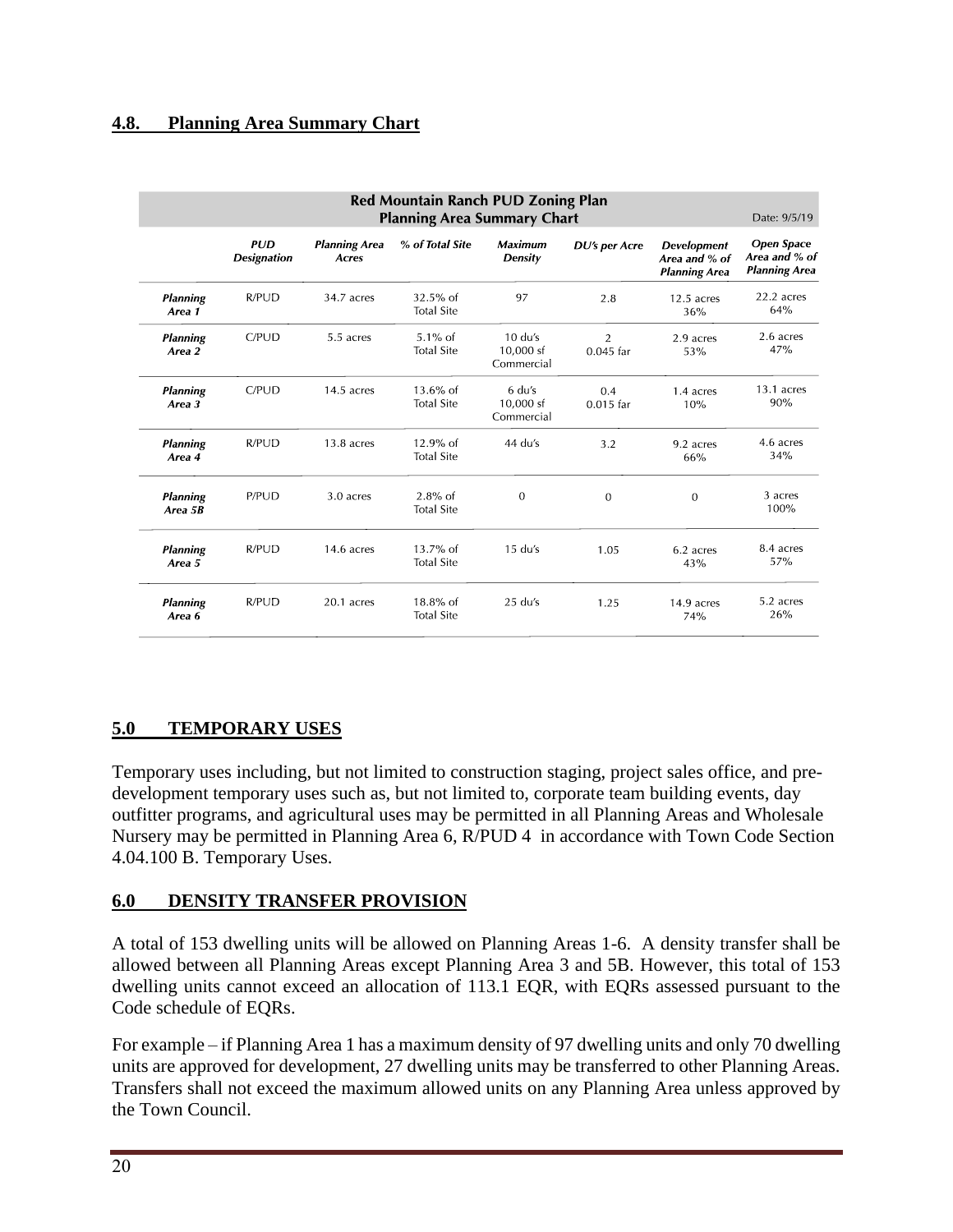## **7**.0 **WATER AND WASTEWATER SERVICE**

Development on all lands within the PUD is prohibited until connection to the Town municipal water system. The maximum number of EQR allowed within the PUD is 113.1 EQR as set forth above. Wastewater service shall be provided by a wastewater system constructed, owned, operated and maintained by Developer, a Metro District or another entity approved by the Town as set forth in the ADA.

### **8.0 STREET STANDARDS**

All streets shall remain private. Private street standards will be detailed as part of future Development Plans and subdivision applications for each Planning Area.

### **9.0 TRAIL STANDARDS**

Soft surface trails including the Discovery Trail shall be a maximum of 3 feet wide if located within the stream setback and shall be a minimum of 6 feet wide when located outside of the stream setback. All soft surface trails constructed of crusher fines or similar materials, as approved by the Town. Any associated public easement shall be 12 feet in width.

Hard surface common area trails shall be a minimum of 6 feet wide and constructed of a durable hard surface such as asphalt or concrete and there shall be a dedicated easement of 12 feet in width. Sidewalks connecting parking areas to residential units may be a minimum of 4 feet in width.

The Discovery Trail shall be constructed to the US Forest Service Trail Accessibility Guidelines dated 2013 as may be amended from time to time.

## **10.0 STREAM SETBACKS AND WATER RESOURCE PROTECTION**

For the purpose of protecting water resources, including wetlands and riparian areas, the following shall be observed in all areas of the Red Mountain Ranch PUD: a 75 foot strip of land measured horizontally from the high water mark on each side of the river, or the limits of the 100 year floodplain, whichever provides the greater separation from the river, shall be protected in its natural state. No grading or removal of vegetation may occur within the stream setback. If necessary to protect the stream, wetlands, or riparian areas, additional width may be required. There shall be no projections into either the 100 year floodplain or stream setback.

A. Permissible Improvements or Activities. Certain improvements and or activities may be located within the stream setback as long as site disturbance is minimized to the greatest extent practical, including, but not limited to the following: improvements pursuant to a floodplain development permit; revegetation of previously disturbed areas, removal of existing building encroachments, footpaths not exceeding 3 feet in width following a route which minimizes disturbance and formed of generally natural, pervious materials; public multi-use paths that are part of the public trail system or that are to be dedicated as public trails through the development review process; head gates, pump houses, hydroelectric wheelhouses and piping, and ditches; flood control and bank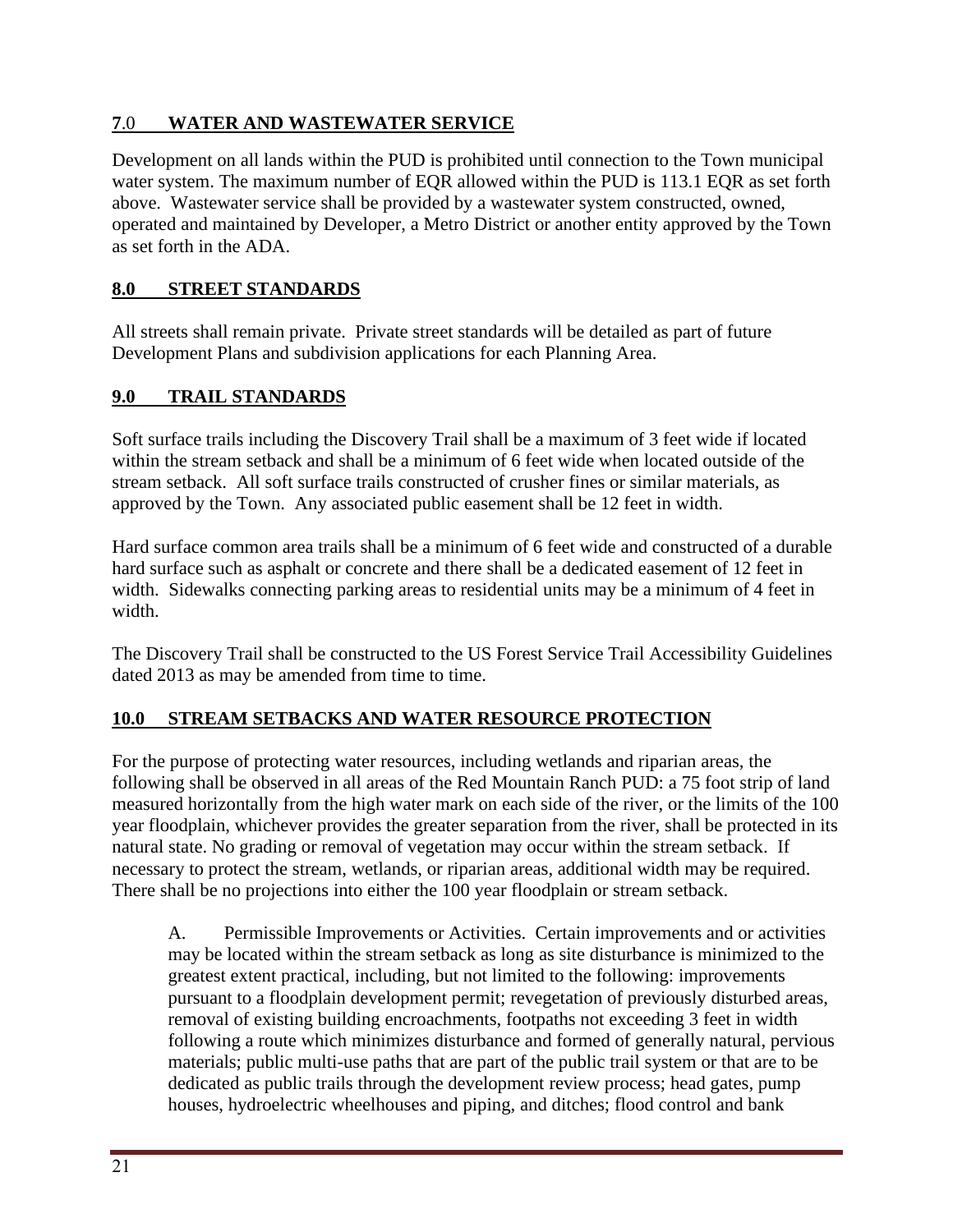stabilization devices; the removal of state-listed noxious weeds; the removal of dead or dying vegetation; and the removal of vegetation for wildfire mitigation.

Underground utilities or public park improvements and/or structures may be located in such protected area provided there is no practical alternative location, that the plans are approved as a part of a Development Permit or Special Use Permit, or as part of a site specific development plan, following procedures set forth in the Town Code, and that all construction scars are revegetated with appropriate vegetation and sufficient temporary irrigation, if necessary.

B. Exceptions. The Director of Community Development or the Public Works Director may approve a reduction of the stream setback to a minimum of 50 feet or the outer edge of the 100 year floodplain, whichever provides the greater separation from the stream through a Finding of No Significant Impact ("FONSI") process.

- 1. Report Required. In order to be considered for an exception, the applicant must clearly demonstrate compliance with all the following criteria through the submittal of a report prepared by a resource biologist or other qualified professional. At the discretion of the Director of Community Development or the Public Works Director, the report may be referred to outside agencies for comment, including but not limited to the Eagle County Department of Environmental Health, Colorado Geological Survey, Colorado Parks and Wildlife, the Army Corps of Engineers, or any other applicable agency. The report must specifically address all of the following:
	- i. Water Quality. That the setback reduction will not degrade water quality of the stream or ground water.
	- ii. Erosion. That the setback reduction will not impact shoreline and stream banks, or cause erosion.
	- iii. Habitat. That the setback reduction will not degrade fish and wildlife habitat.
	- iv. Scenic and recreational values. That the setback reduction will not negatively impact scenic and recreational value associated with the stream.
	- v. Alternative Design. That the proposal for improvements on the site results in a design that more adequately preserves unique characteristics of the site, protects public view sheds, enhances public recreation enjoyment of the stream, or creates a design that results in greater public benefit than would be created by adhering to the 75 foot setback.
	- vi. Other circumstances. That other circumstances prevent adherence to the 75 foot setback, including but not limited to: lot depth, lot dimensions, existing development; lot topography.

C. Determination. Based upon review of the application material and the information obtained at the pre-application meeting, and applying the above criteria, the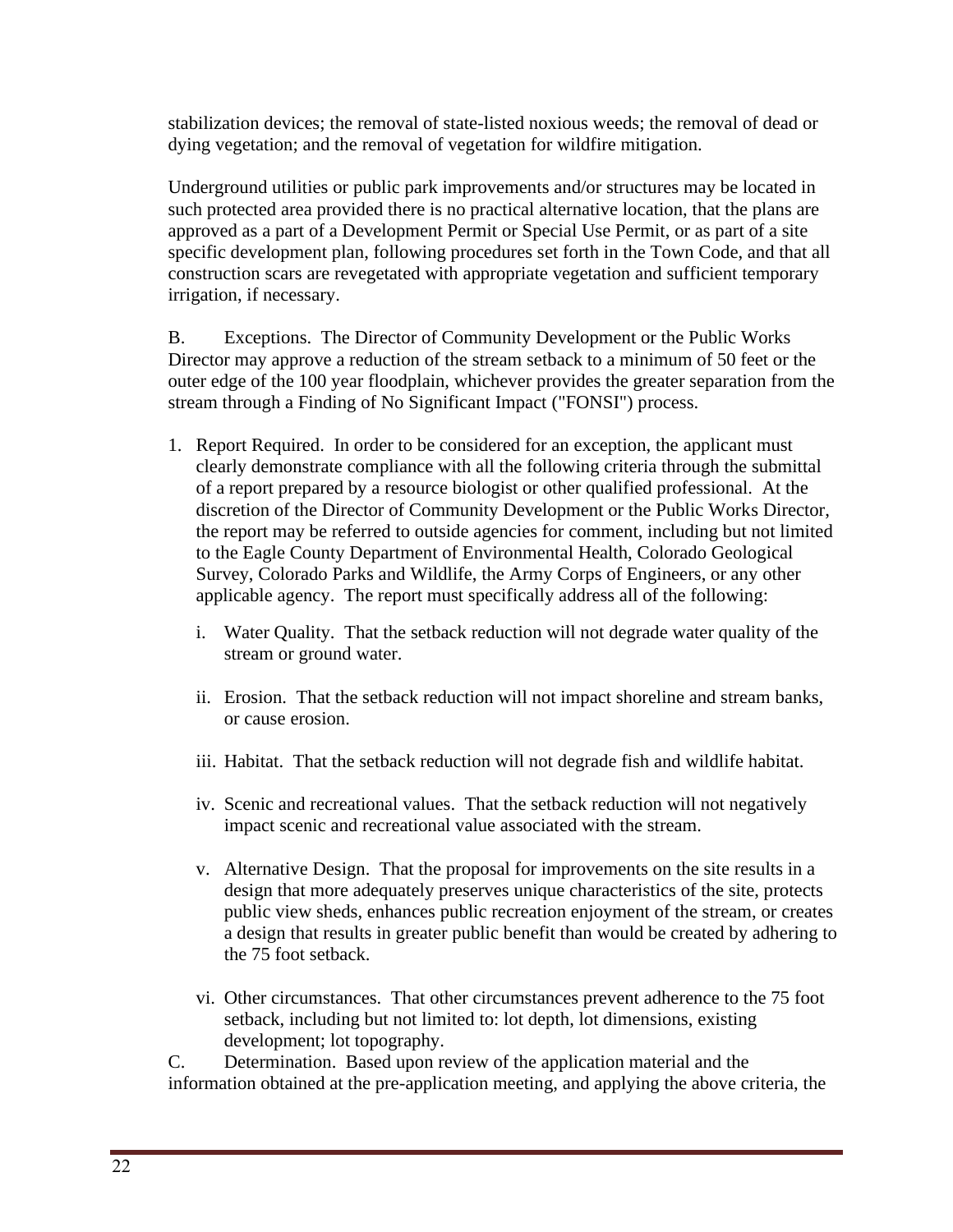Director may determine that a FONSI is warranted. If the Director determines that a FONSI is warranted, the Director shall approve the requested exception.

## **11.0 RIPARIAN AREA MANAGEMENT PLAN**

A Riparian Area Management Plan ("RAMP") shall be submitted prior to or in conjunction with the first Development Plan for a Planning Area. The RAMP shall comply with the provisions of Section 7 of the Red Mountain Ranch Annexation & Development Agreement (the "ADA").

## **12.0 COLORADO PARKS AND WILDLIFE (CPW) FISHING EASEMENT**

Notwithstanding any provision herein to the contrary, all uses and activities within the Colorado Parks and Wildlife easement recorded November 30,1988 in Book 496 at Page 133 in the real property records of Eagle County (the "CPW Public Fishing Easement") shall be subject to the limitations of the CPW Public Fishing Easement.

## **13.0 PARKING REQUIREMENTS**

All uses within Red Mountain Ranch will be subject to the parking standards of the Town Code. Any accessory dwelling associated within a single family residence shall have one dedicated onsite parking space. A Boutique Hotel use as defined in this PUD Guide shall provide one parking space per guest room.

## **14.0 DESIGN REVIEW**

Design guidelines shall be prepared that will establish architectural and building material standards, landscape design, urban design, site design standards and a design review process for each PUD Planning Area within Red Mountain Ranch. These guidelines shall be approved and in place for any area of the Red Mountain Ranch PUD prior to the approval of any Subdivision Final Plat for that area.

The appropriate home owners association for each Planning Area identified in this PUD Guide, with the exception of Planning Area 5B, Town Park and Planning Area 3, Nature Center, shall establish a Home Owners Association Board that shall have authority and responsibility over the design review process for the Planning Areas within such association.

All projects requiring a Town building permit shall adhere to the standards of this PUD and, where not specifically covered, the provisions of the Town Code.

Applicants for all new buildings or building modifications, residential landscaping or residential landscaping modifications, as defined in the adopted design guidelines, shall submit such proposals for review and approval by the appropriate Home Owners Association Board.

## A. **Architectural Design Standards:**

The site design concept for Red Mountain Ranch Planning Area 1 is to create a pedestrian friendly, walkable integrated neighborhood with a variety of housing types.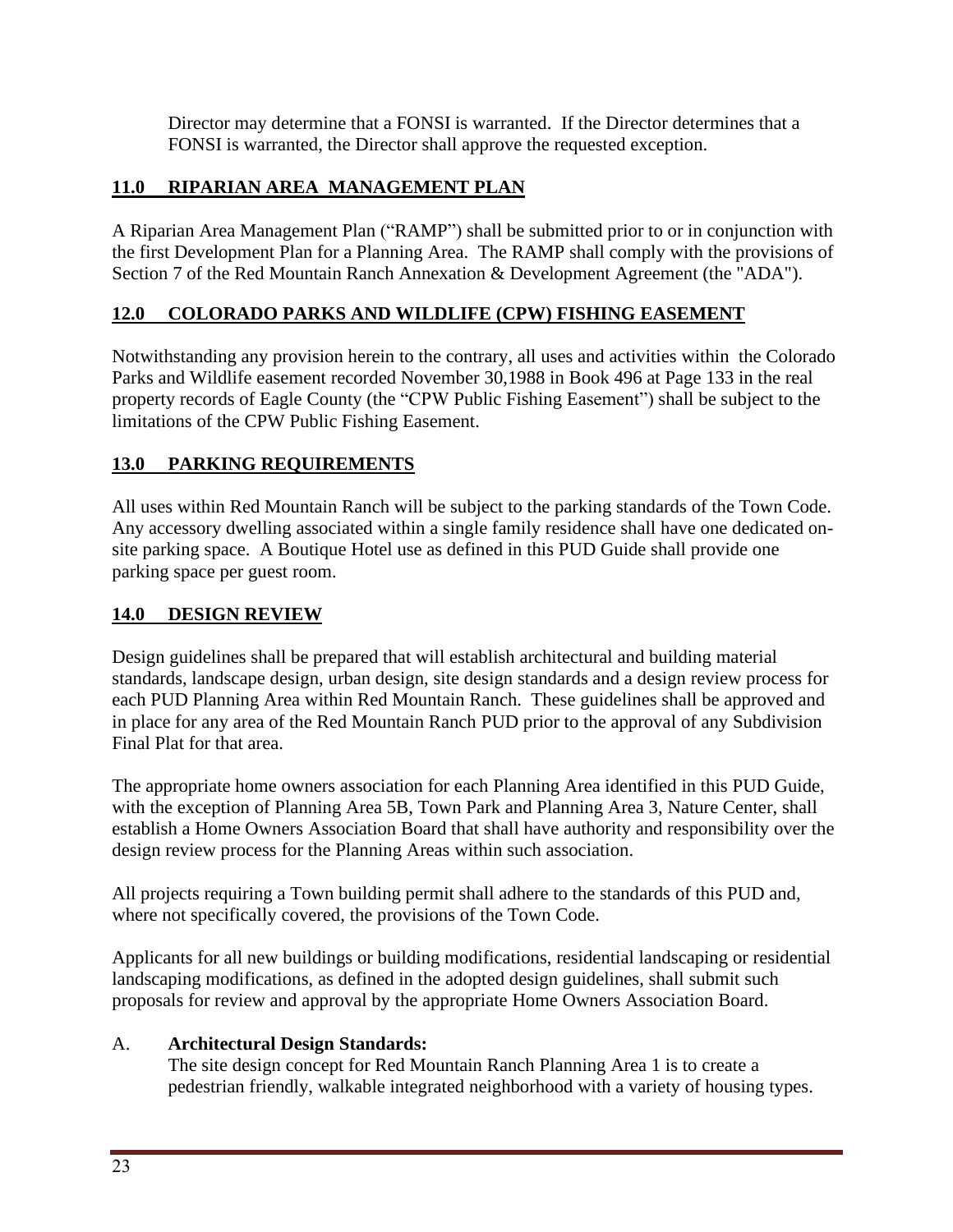The architecture of the Red Mountain Ranch community will both integrate with and enhance the beauty of the Town and the Eagle River corridor.

Design Guidelines will:

- 1. Establish design and construction standards that both fit in the setting and insure a consistent high level of quality across a wide array of housing types;
- 2. Respond to the unique attributes and sensitivities of the site which are reflected in the design tenets underlying the plan;
- <sup>3</sup> Implement a diverse but cohesive, unified and balanced architectural and landscape theme;
- 4. Control massing of buildings to be appropriate in scale and context;

## B. **Environmental Building Practices:**

Each Planning Area should include guidelines that address state of the art environmental building practices.

- 1. Low environmental impact and energy efficiency approaches to site planning, design, landscaping and construction are highly encouraged.
- 2. Owners are encouraged to review LEED guidelines published by the US [Green](http://www/) [Building](http://www/) Council (w[ww.](http://www/) usgbc.org) which encourage energy efficiency, resource efficiency and healthy indoor air quality.
- 3. Passive and active solar is highly encouraged. Hot water and photo voltaic solar panels are encouraged to be well planned and integrated in to the architectural design. Panels should be installed in the same plane as the roofs and close to flush with the roof. Solar panels and all associated mounting brackets and hardware shall be all black. No bright shiny metal elements are allowed.

## C. **Landscape Design Standards:**

Landscape Design Standards will be written and adopted as an integral part of the overall design guidelines. The Landscape Design Standards will meet the requirements of Town Code Section 4.07.020.The intent of the landscape design guidelines will be provide standards for landscaping and water conservation within the PUD that enhance and maintain the character of the residential neighborhoods and public spaces of the Red Mountain Ranch PUD. This will be accomplished by:

- 1. Setting minimum and maximum standards for planting within residential and public spaces.
- 2. Promoting the conservation of water through selection of proper plant palettes and the use of efficient irrigation techniques.
- 3. Controlling the spread of noxious weeds and invasive plant species.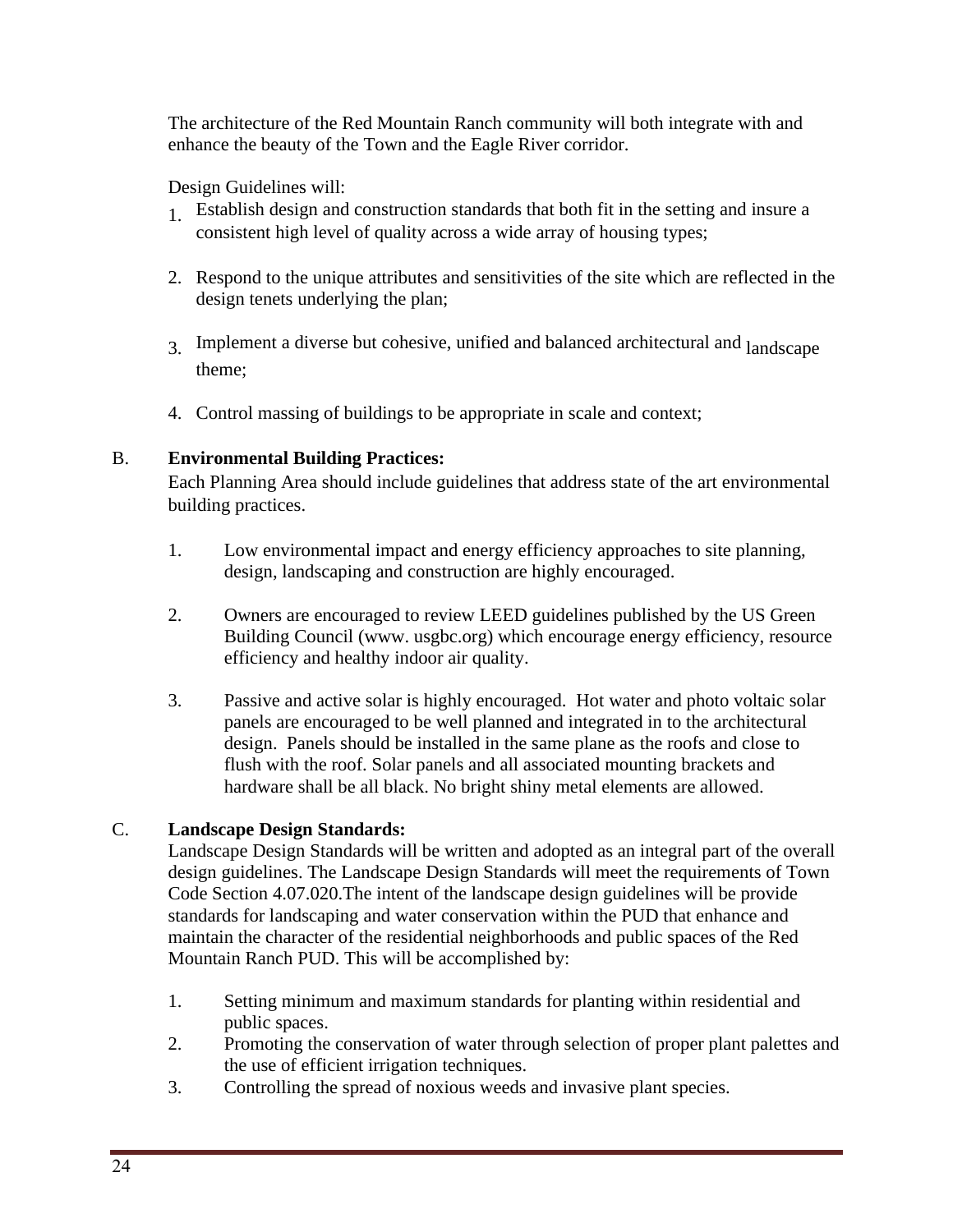The perimeter area of the Red Mountain Ranch property has been appropriately designed to address compatibility of adjacent uses. The higher density and intensity of land uses is focused towards the existing town center and decreases to very low density residential uses as the property extends eastward. Those densities are compatible with the existing approved residential neighborhoods adjacent to the east end of Red Mountain Ranch. The riverfront area has been protected with additional enhanced setbacks and limitations on uses and vegetation management. The Highway 6 perimeter will be enhanced with landscape screening and berms where appropriate. These details will be developed as the specific PUD Development Plans are designed and reviewed.

## D. **Illumination Design Standards:**

Illumination design standards for residential and public uses shall be included within the approved design guidelines. The Illumination Standards will meet the requirements of Town Code Section 4.07.010.The intent of these standards will be to provide compliance with adopted Town lighting requirements and appropriate dark sky practices.

## E. **Fencing Design Standards:**

Fencing design standards shall be included within the approved design guidelines. The intent of these standards will be to provide a compatible appearance among residential properties and to regulate the structure, location, height, color and materials of fencing prior to installation. Where appropriate and as required, wildlife friendly fencing will be specified. The Fence Design Standards will meet the supplemental setback standards of Town Code Section 4.04.100 H 6.

## **15.0 SIGNS**

Signs shall comply with the Town Code; unless a comprehensive Red Mountain Ranch Sign Program is approved by the Town.

## **16.0 DOGS AND PET CONTROL**

Each dwelling unit will be permitted to house up to two dogs and offspring up to three months old. Residents will be prohibited from harboring dogs on their property unless they have adequate facilities (i.e., animals kept in residence, a fenced yard, an electronically fenced yard, dog run, or kennel) to contain the animals. Enclosed runs must be located immediately adjacent to the home, within the lot's building envelope if an envelope is required and shall not exceed 1,000 square feet. If facilities are inadequate to contain the dog(s), the animals will be immediately removed from the subdivision until adequate structures can be built.

At no time are dogs to be allowed to run freely, other than within designated leash free dog parks. Red Mountain Ranch shall be subject to any and all leash laws and other pet regulations as adopted by the Town.

Any additional pet restrictions adopted by Red Mountain Ranch owners through other documents such as declarations, covenants and restrictions, design guidelines or rules and regulations will be enforceable by the entity designated for such purpose and will not be enforced by the Town.